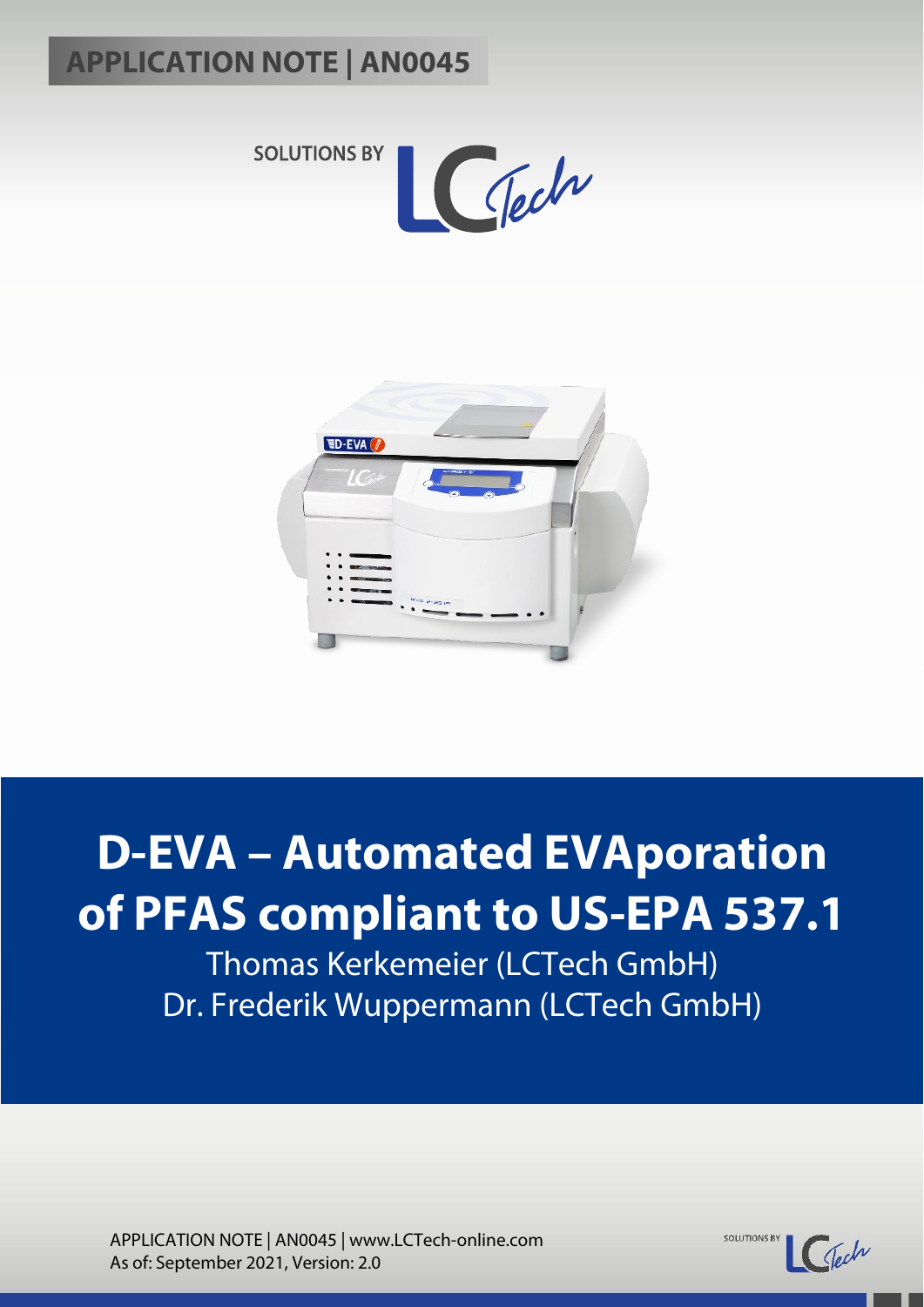# Content

| 1.               |        |  |  |
|------------------|--------|--|--|
| 2.               |        |  |  |
|                  | 2.1.   |  |  |
|                  | 2.2.   |  |  |
|                  | 2.3.   |  |  |
|                  | 2.3.1. |  |  |
|                  | 2.4.   |  |  |
|                  | 2.4.1. |  |  |
|                  | 2.4.2. |  |  |
|                  | 2.4.3. |  |  |
| $\overline{3}$ . |        |  |  |
|                  | 3.1.   |  |  |
|                  | 3.2    |  |  |
|                  | 3.3    |  |  |
|                  | 3.4    |  |  |
| 4.               |        |  |  |
| 5.               |        |  |  |
|                  | 5.1.   |  |  |
|                  | 5.2    |  |  |
|                  | 5.3    |  |  |
|                  | 5.4    |  |  |
| 6.               |        |  |  |
|                  | 6.1.   |  |  |
|                  | 6.1.1. |  |  |
|                  | 6.1.2. |  |  |
|                  | 6.1.3. |  |  |

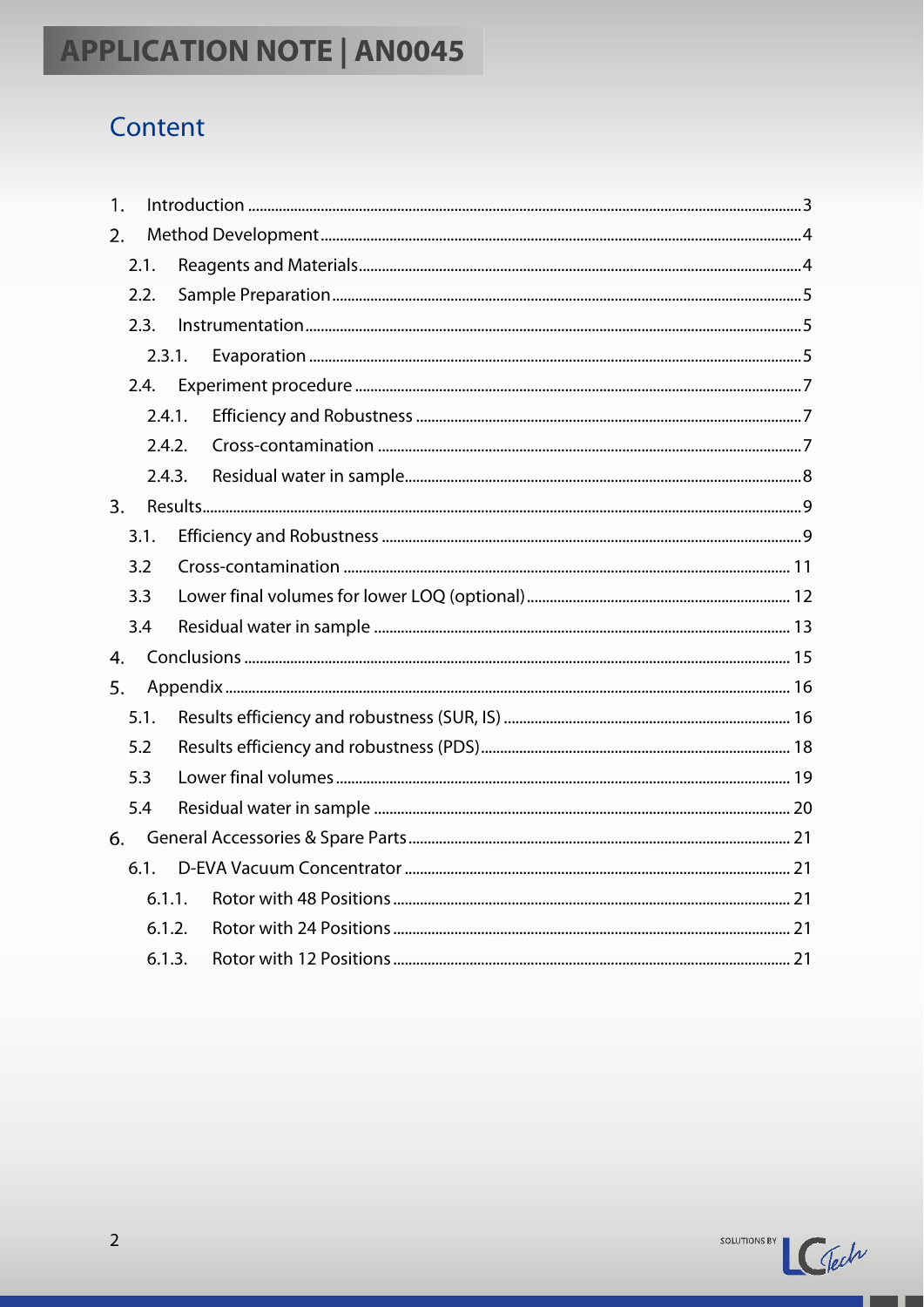### 1. Introduction

<span id="page-2-0"></span>The following application note can be used as an extention to the AN0033 LCTech Applicationnote FREESTYLE XANA PFAS that shows how water samples can be prepared fully automated for LC-MS/MS analysis by applying SPE with the FREESTYLE XANA system. By the application of fully automated parallel sample preparation, multiple samples can be processed at the same time. Thus, a high sample throughput at low demand of personnel resources could be achieved.

Beside the fact, that a safety cabinet is needed, one of the most time consuming steps is the evaporation of 8 mL methanol to dryness by means of a heated water bath under a gentle N2 flow to concentrate and for analysis to redissolve the sample in methanol/water 96:4 (v/v), according to US-EPA 537.1. Due to the high sample throughput of the FREESTYLE XANA, the main goal of this application is to evaporate faster than the recommended method US-EPA 537.1, without any losses of analytes, better signal intensity and without any supervision.

#### **Application goals:**

#### **Robustness – compensation of residual water**

• high tolerance against residual water in the sample

#### **Speed – high sample throughput**

- 75 min are needed for up to 22 samples in parallel
- 120 min are needed with N2 evaporation

#### **Recoveries – better than with N2**

- no generation of aerosols
- no additional rinsing steps
- no loss of light sensitiv analytes

#### **No supervision – no losses due to overheating**

• automatic stop

#### **No aerosols – no cross-contamination**

• generation of aerosols is inhibited by the centrifugal forces

#### **No safety cabinet needed**

- closed system, only an exhaust gas loop behind the cryotrap, no organic
- solvent vapors are released into atmosphere

#### **Higher signal intensity – lower LOQ**

- no generation of aerosols
- lower final volume, 250 µL instead of 1 mL

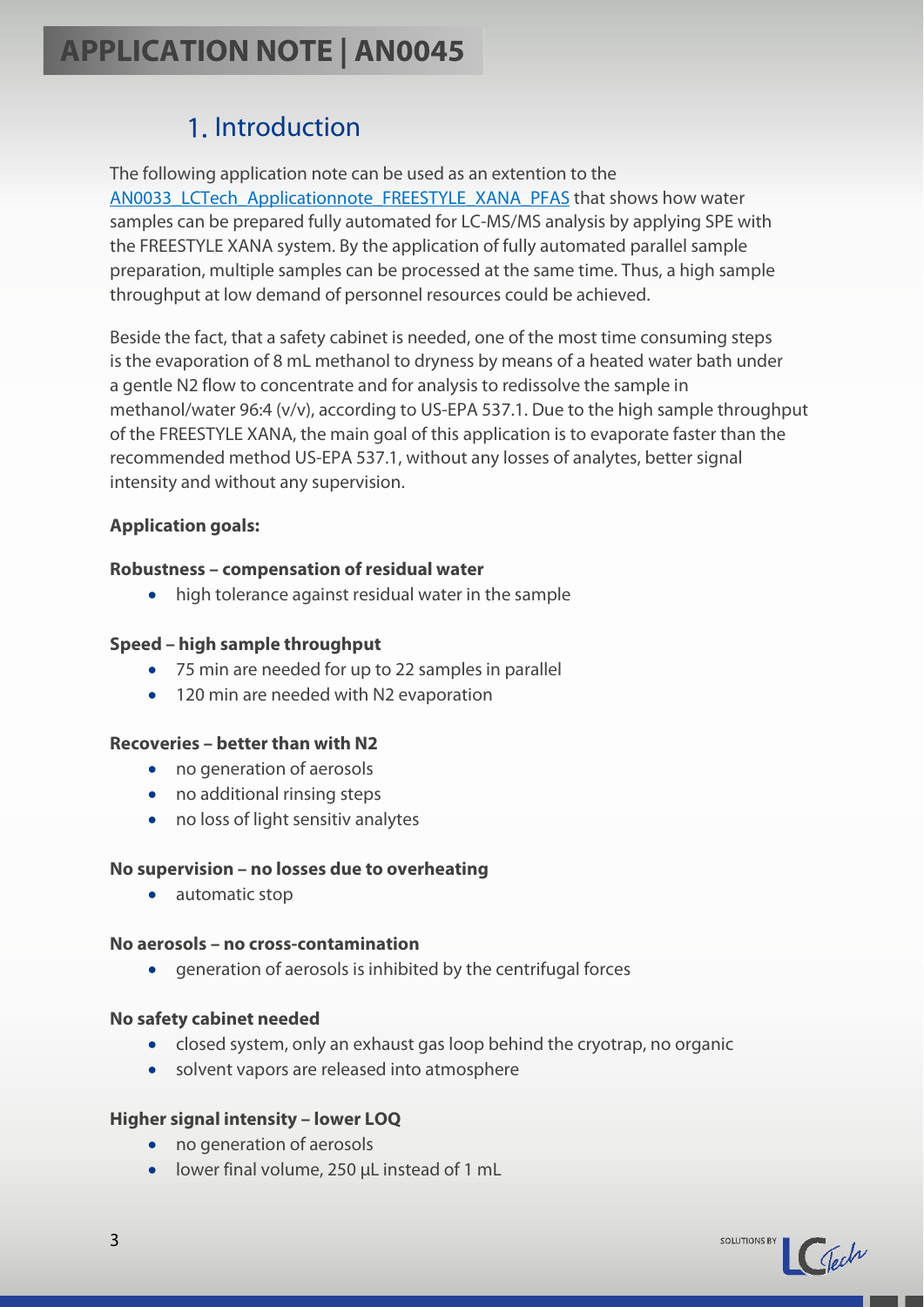## 2. Method Development

<span id="page-3-0"></span>To verify the efficency of an evaporation method, possible losses have to be quantified. Therefore 8 mL methanol as test sample has been spiked with deuterated standard solution (surrogate standard) right at the beginning of the the evaporation to simulate a SPE cleanup with 100 % recovery. According to US-EPA 537.1, the methanol has to be evaporated to dryness and to be redissolved in methanol/water 96:4 (v/v). Spiked with a recovery standard solution (internal standard) as 100 % indication for calculating any losses, there should be a final volume of only 500 µL (1 mL according to US-EPA 537.1) The redissolved sample has to be transferred into a GC vial with a micropipette equipped with a plastictip.

#### <span id="page-3-1"></span>2.1.Reagents and Materials

- Standard solutions (e.g. from Wellington Laboratories)
	- o Internal standard (IS) in methanol:
		- $\bullet$  <sup>13</sup>C<sub>2</sub>-PFOA (1 ng/µL)
		- $\bullet$  <sup>13</sup>C4-PFOS (3 ng/µL)
		- $\bullet$  d<sub>3</sub>-NMeFOSAA (4 ng/µL)
	- o Surrogate standard (SUR) in methanol:
		- $\bullet$  <sup>13</sup>C<sub>2</sub>-PFHxA (1 ng/µL)
		- $\bullet$  <sup>13</sup>C<sub>2</sub>-PFDA (1 ng/µL)
		- $\bullet$  d<sub>5</sub>-NEtFOSAA (4 ng/µL)
		- $\bullet$  <sup>13</sup>C<sub>3</sub>-HPFO-DA (1 ng/µL)
	- o Laboratory Fortified Blank (LFB) in methanol
		- Lower range (SUR  $0.4 1.6$  ng/500  $\mu$ L)
		- Medium range (SUR  $4 16$  ng/500  $\mu$ L)
		- Upper range (SUR 16-64 ng/500 µL
	- o Analyte Primary Dilution Standard (PDS)
		- The analyte PDS contains all the method analytes of interest at various concentration  $(0.5 - 2.5 \text{ ng/}\mu\text{L})$
- Solvents
	- o Methanol HPLC grade (e.g. from J.T.Baker)
	- o Water HPLC grade (e.g. from J.T.Baker)

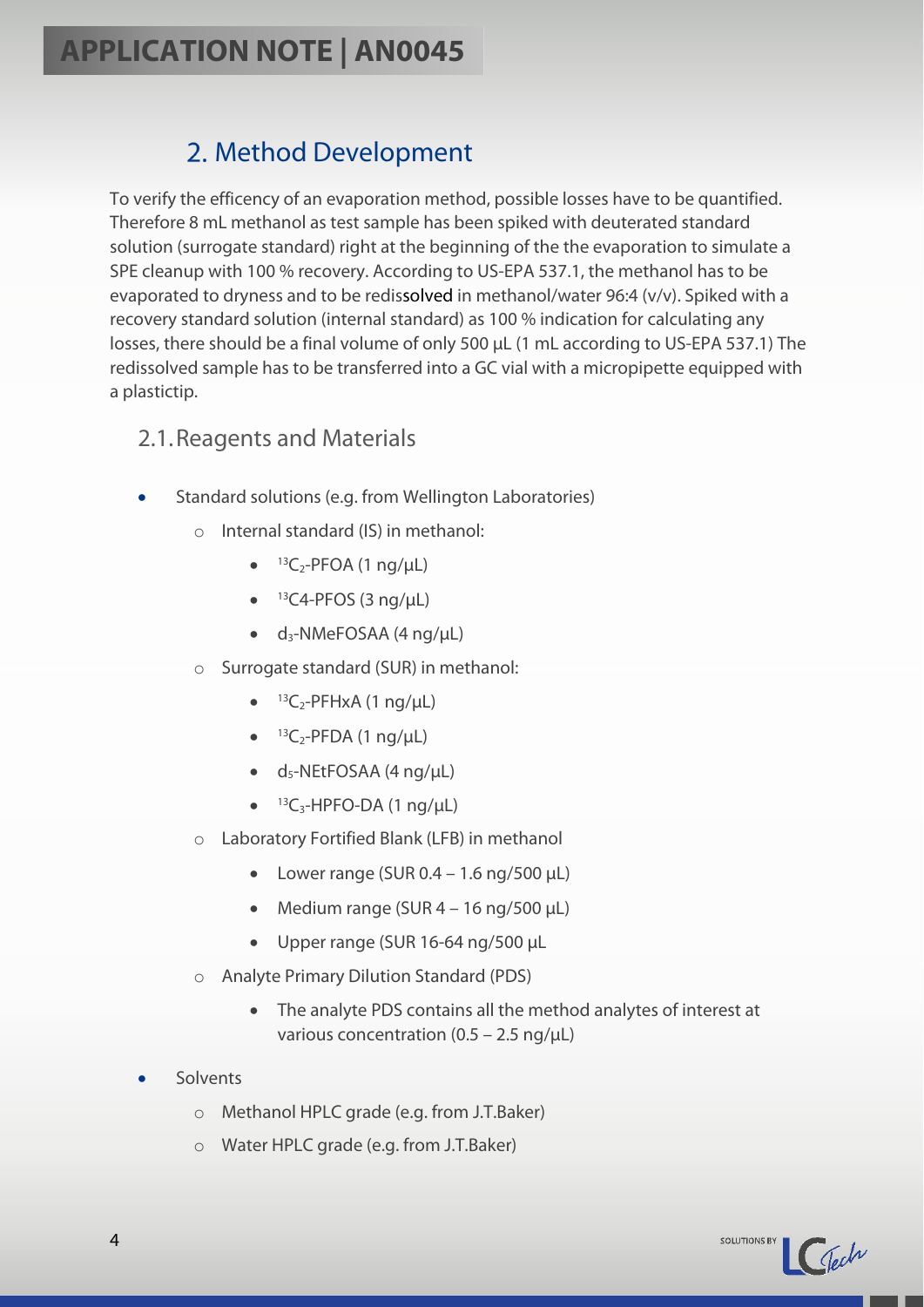| $\bullet$ | D-EVA, Martin Christ enhanced by LCTech GmbH | P/N | 16900             |  |
|-----------|----------------------------------------------|-----|-------------------|--|
|           | o Angle Rotor, 24 positions                  | P/N | 16802             |  |
|           | $\circ$ Sensor for below mentioned vial      | P/N | 16738             |  |
|           | ○ Centrifuge tube, GPI 24-400                | P/N | 16452             |  |
|           | $\circ$ 50 mL centrifuge tubes (PP)          |     | e.g. Falcontubes™ |  |

• UHPLC-MS/MS, Thermo Fisher Scientific

#### <span id="page-4-0"></span>2.2.Sample Preparation

- Blanks: Falcontubes™ filled with 8 mL methanol HPLC grade
- Samples: Falcontubes™ filled with 8 mL methanol HPLC grade and spiked with Surrogate Standard in lower range, medium range or upper range.

#### <span id="page-4-2"></span><span id="page-4-1"></span>2.3.Instrumentation

### 2.3.1. Evaporation

The sensor centrifuge vial and samples are filled with the same solvent mixture. Due to the thermal capacity of the temperature sensor in the reference vial, which is made of glass, the volume in that vial has to be approximately 200 % of the volume of the sample.

Due to the varying vapour pressure of the solvents, the cryotrap has to be emptied before changing evaporation methods. Otherwise, the evaporation is slower and insufficient recoveries could be achieved.

The centrifuge is running at 800 rpm only. Therefore, an exact balancing of the sample vials with a scale is not necessary. However, to prevent an imbalanced running of the motor, a balanced positioning of the vials in the rotor is strongly recommended.

The efficiency of the infrared lamps is not influenced by the Falcontubes<sup>TM</sup>, so the distance between the lamps and the sample tubes is not signifikant. Therefore, all positions of the rotor can be used!

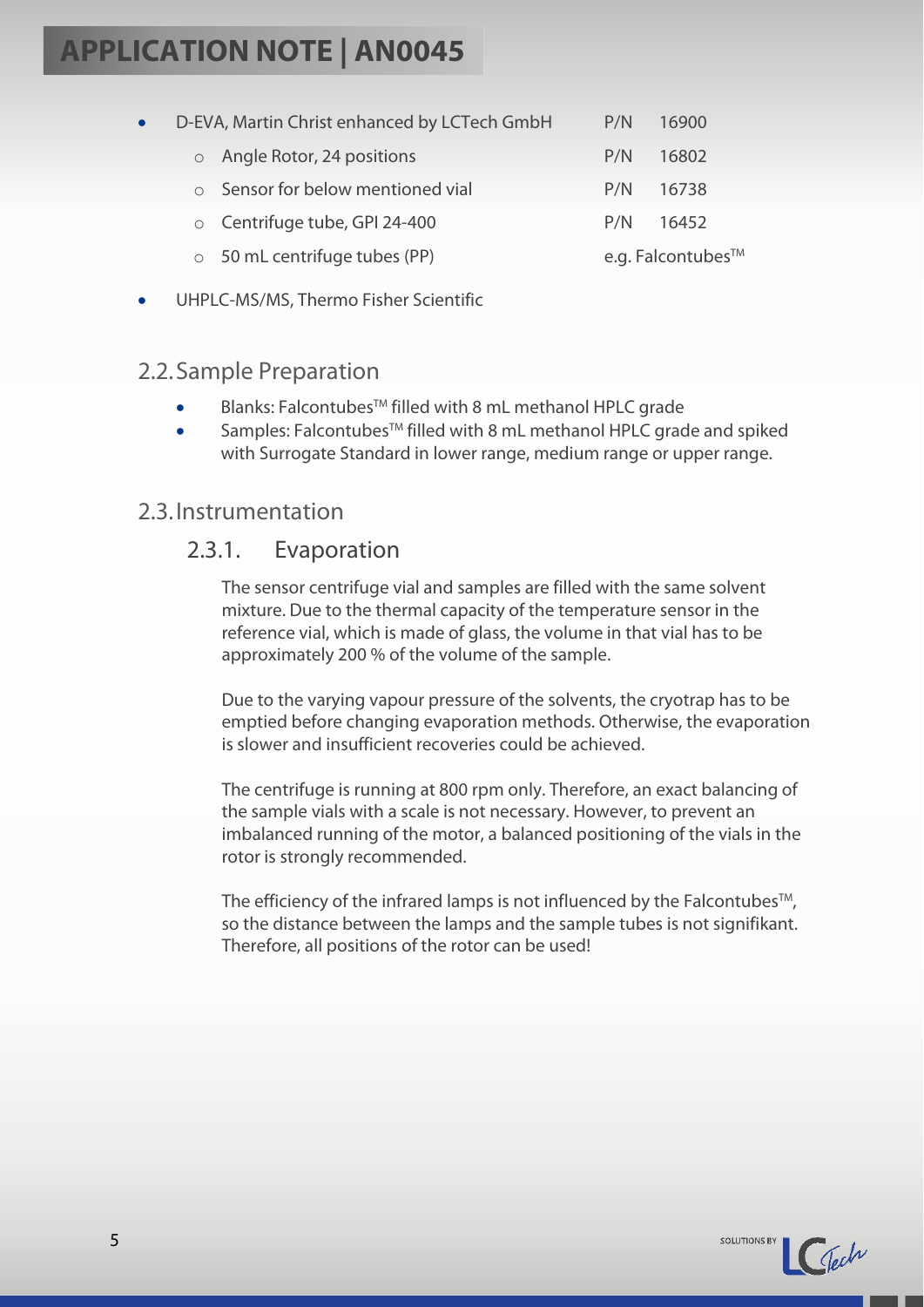#### 2.3.1.1 D-EVA Programs:

#### **Methanol:**

Sensor tube: 16 mL methanol

Sample tubes: 8 mL methanol

| <b>Methanol</b>    | <b>Start</b> | 1     | $\overline{2}$ | 3     |
|--------------------|--------------|-------|----------------|-------|
| $t$ [min]          |              | 00:03 | 00:30          | 02:00 |
| $T[^{\circ}C]$     | 45           | 45    | 45             | 45    |
| p [mbar]           |              | 55    | 20             | 20    |
| ps [mbar]          |              | 130   | 130            | 130   |
| <b>Rotor [rpm]</b> |              | 800   | 800            | 800   |

Program stopping temperature: 40 °C

Final Volume: 1 - 5 µL Run Time: ~77 min

#### **Program "short":**

| Sensor tube:  | twice amount of residual volume of the sample tubes |
|---------------|-----------------------------------------------------|
| Sample tubes: | residual volume                                     |

| Short              | <b>Start</b> |       | $\overline{2}$ |
|--------------------|--------------|-------|----------------|
| $t$ [min]          |              | 00:03 | 00:07          |
| $T[^{\circ}C]$     | 45           | 45    | 45             |
| p [mbar]           |              | 20    | 20             |
| ps [mbar]          |              | 140   | 90             |
| <b>Rotor [rpm]</b> |              | 800   | 800            |

Programm stopping temperature: 30 °C

Final Volume: 0 µL Run Time: ~11 min

2.3.1.2 Sample transfer into GC vials:

The concentrated extract has to be redissolved in methanol/water 96:4 % (v/v) spiked with internal standard to bring the volume to the indicated volume and vortex. Transfer the solution with a plastic pipette into the autosampler Vial

2.3.1.3 Analysis with LC-MS/MS heated ESI according to the m/z values and gradient LC conditions for PFAS analysis.

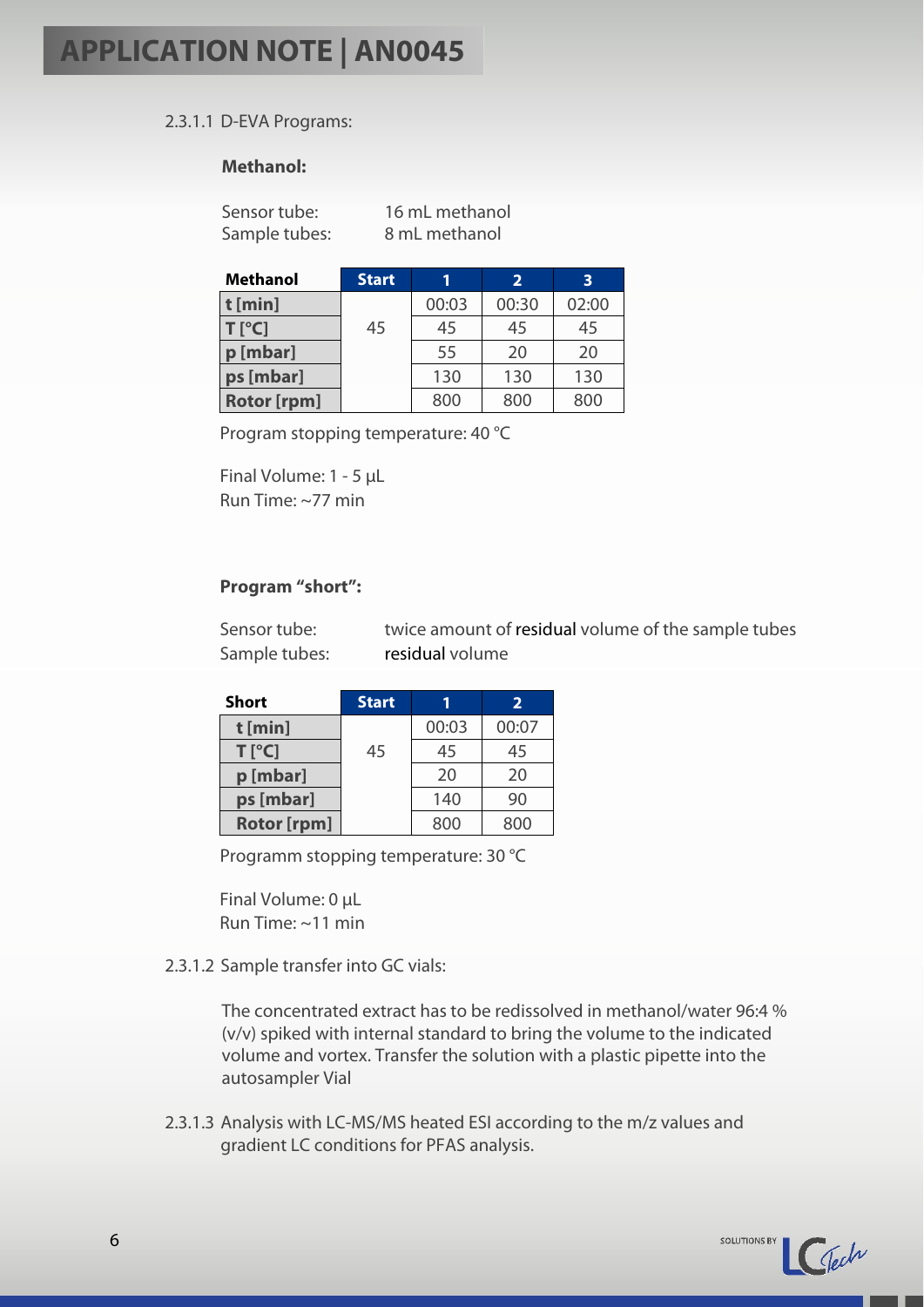#### <span id="page-6-0"></span>2.4.Experiment procedure

### <span id="page-6-1"></span>2.4.1.Efficiency and Robustness

- 2.4.1.1.On the first day, 2 samples spiked with SUR at medium range are evaporated with a heated water bath (65 °C) and N2 as reference test method. 2 solvent blanks, 8 samples spiked with SUR at medium range and 2 samples spiked with SUR at upper range are evaporated with the D-EVA. All evaporated samples are redissolved in methanol/water 96:4 % (v/v) spiked with internal standard.
- 2.4.1.2.On the second day, the experiment of the first day has been repeated, plus 2 additional samples spiked with SUR at lower range are tested as well. All evaporated samples are redissolved in methanol/water 96:4 % (v/v) spiked with internal standard.
- 2.4.1.3.On the third day, 6 samples spiked with SUR at medium range and 2 solvent blanks are evaporated with the D-EVA and are resolved in methanol/water 96:4 % (v/v) spiked with internal standard.
- 2.4.1.2.On the fourth day 6 samples spiked with SUR and PDS at medium range are evaporated with the D-EVA and are resolved in methanol/water 96:4 % (v/v) spiked with internal standard.

All re-dissolved samples of all 4 days have been analysed with the UHPLC-MS/MS. As acceptance criteria for the experiments, the calculated recoveries have to be comparable or better than the reference test.

#### <span id="page-6-2"></span>2.4.2.Cross-contamination

An upper range spiked sample is positioned in the inner row of the rotor. In counter rotation direction 1 blank positioned in the inner and 1 blank in the outer row of the rotor. All samples are redissolved in methanol/water 96:4 % (v/v) with internal standard. The calculated recoveries are corresponding to the level of cross-contamination and should not exceed 1 %.

2.4.2.1.Lower final volume for lower limits of quantification (optional)

The concentrated extract has to be redissolved in 1 mL methanol/water 96:4 % (v/v) according to US-EPA 537.1. Because evaporation with the D-EVA avoids the generation of aerosols and keeps the analytes in the solvent there ist no need of rinsing the centrifuge tube. So all performance tests have been redissolved in 500 µL methanol/water 96:4 % (v/v) and as a linearity test samples have been reeluted in 500 µL, 250 µL, 100 µL and 50 µL methanol/water 96:4 % (v/v) spiked with internal standard solution. The calculated recoveries are corresponding to the level of efficiency.

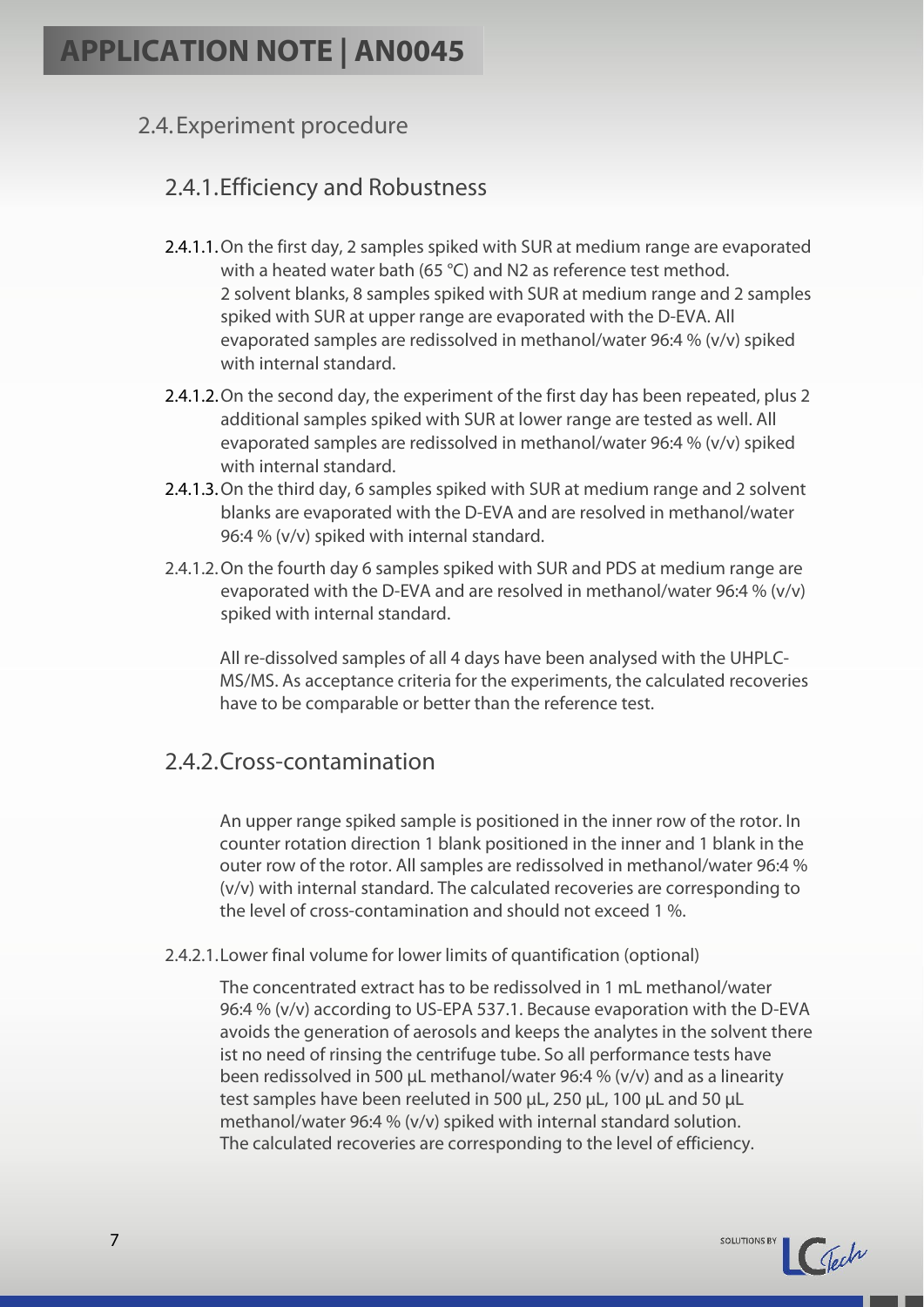#### <span id="page-7-0"></span>2.4.3.Residual water in sample

Due to the fact that a water containing sample will carry some water through the whole process it is important to know how much water the D-EVA can handle without any losses.

8 samples with different amounts of water, spiked with SUR at medium range are filled up to a final volume of 8 mL as follows:

0 mL water + SUR and methanol up to 8 mL 0.1 mL water + SUR and methanol up to 8 mL 0.25 mL water + SUR and methanol up to 8 mL 0.5 mL water + SUR and methanol up to 8 mL 1 mL water + SUR and methanol up to 8 mL 2 mL water + SUR and methanol up to 8 mL 3 mL water + SUR and methanol up to 8 mL 4 mL water + SUR and methanol up to 8 mL

All samples are evaporated with the D-EVA, program "methanol". Any sample near dryness is ready. All other samples are evaporated with the D-EVA, program "short". Again all samples near dryness are ready, all other samples are evaporated with program "short" again. When all samples are near dryness, they are resolved in methanol/water 96:4 % (v/v) spiked with internal standard and analysed with the UHPLC-MS/MS.

The signal intensity of the measurement has to be checked and the recoveries of the SUR have to be within the acceptance criteria 70 % to 130 % recommended by US-EPA 537.1.

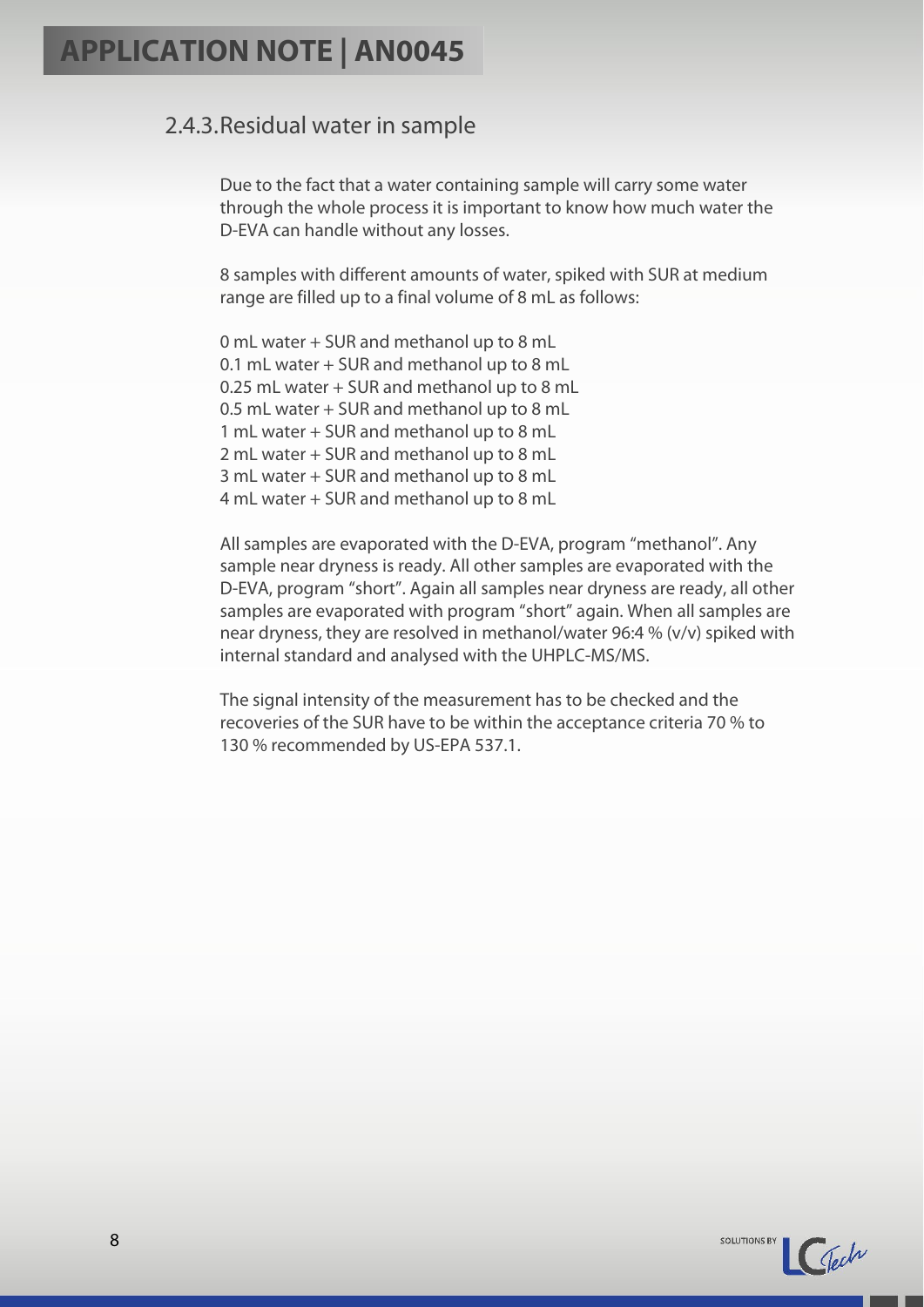## 3. Results

### <span id="page-8-1"></span><span id="page-8-0"></span>3.1.Efficiency and Robustness

To evaporate medium range samples with N2 with a recovery > 80 % needs at least 130 minutes, as too high temperature or too high N2 flow leads to aerosols and loss of analytes! The evaporation via D-EVA stops with a final volume of 1-5 µL within 77 minutes. An evaporation to total dryness is not necessary, but if needed due to formal reasons, it can be carried out easily with a short program within additional 11 min.

The following figures (Figure 1 to 3) are presenting a summary of all results of the first three days. Figure 4 is showing the recoveries of the analytes recommended by US-EPA 537.1.



Detailed information see Appendix 5.1

*Figure 1) Mean of the recoveries of day 1 to day 3 with D-EVA & N2*

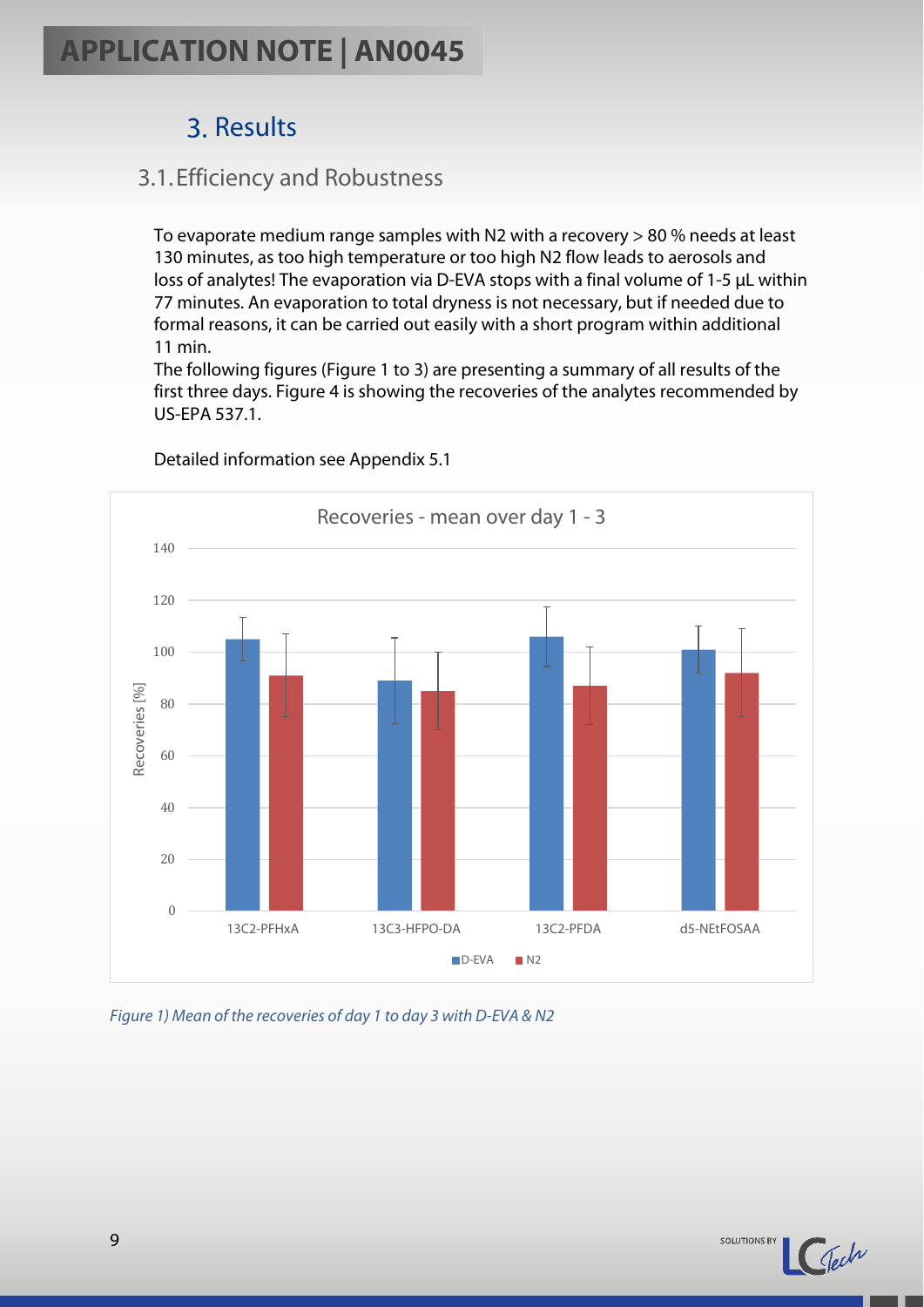



The recoveries of n=12 samples are very reproducible. The results are all within the acceptance criteria 70 % to 130 % of the US-EPA 537.1.

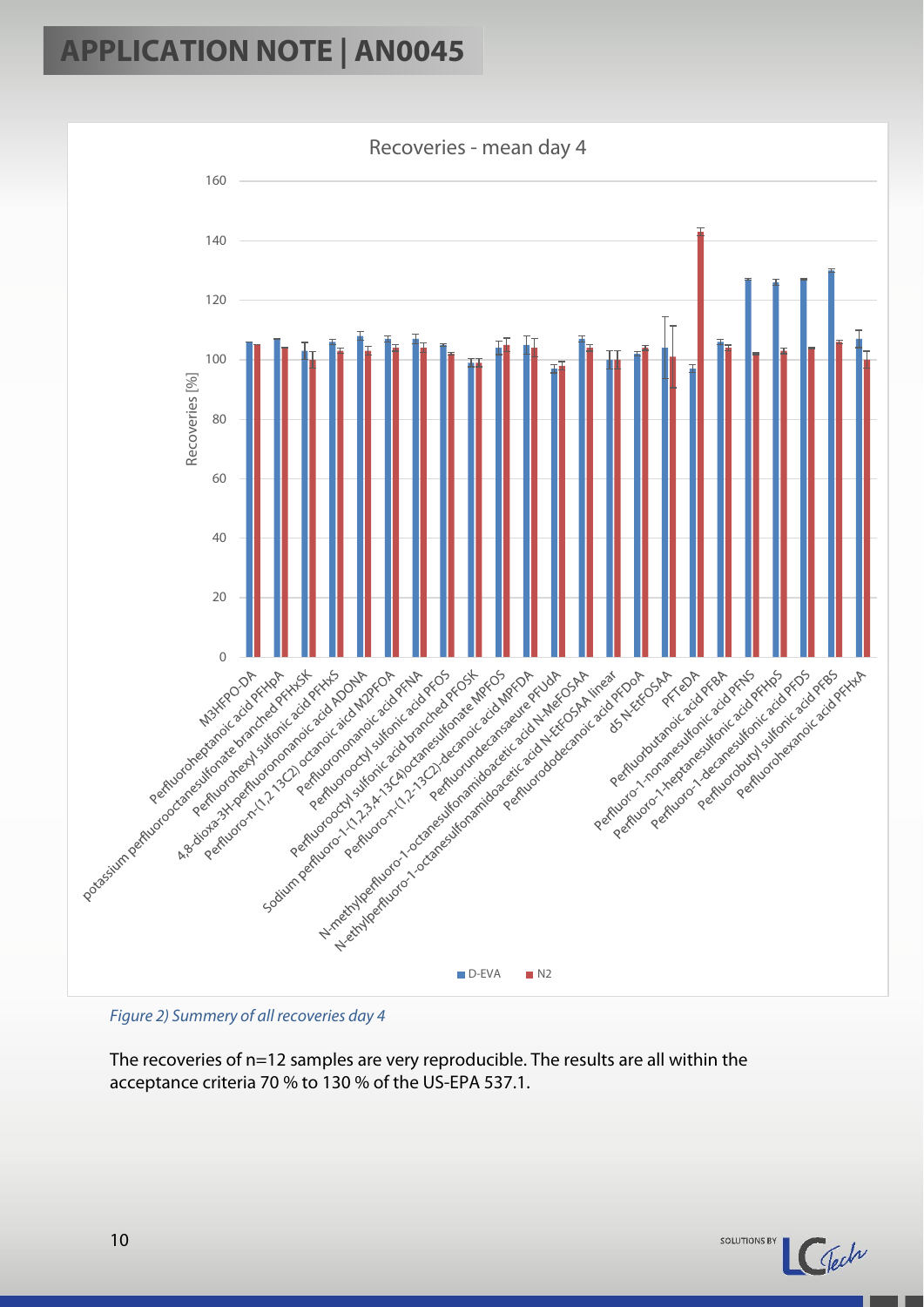### <span id="page-10-0"></span>3.2 Cross-contamination

*Cross-contamination*

| [%]              | $13C_2$ -PFHxA | <sup>13</sup> C <sub>3</sub> -HFPO-DA | ${}^{13}C_2$ -PFDA | d <sub>5</sub> -NEtFOSAA |
|------------------|----------------|---------------------------------------|--------------------|--------------------------|
| upper range - 1  | 101            | 96                                    | 102                | 98                       |
| blank methanol   | 0.000          | 0.000                                 | 0.000              | 0.000                    |
| blank cross-1<1  | 0.012          | 0.000                                 | 0.013              | 0.232                    |
| blank cross-1<2  | 0.002          | 0.000                                 | 0.022              | 0.064                    |
| upper range $-2$ | 87             | 73                                    | 87                 | 86                       |
| blank cross-2<1  | 0.000          | 0.000                                 | 0.049              | 0.350                    |
| blank cross-2<2  | 0.000          | 0.000                                 | 0.000              | 0.125                    |
| upper range $-3$ | 102            | 121                                   | 104                | 108                      |
| blank methanol   | 0.000          | 0.000                                 | 0.000              | 0.000                    |
| blank cross-3<1  | 0.000          | 0.000                                 | $\overline{0}$     | 0.164                    |
| blank cross-3<2  | 0.000          | 0.000                                 | 0.051              | 0.000                    |
| upper range $-4$ | 103            | 108                                   | 104                | 102                      |
| blank methanol   | 0.000          | 0.000                                 | 0.000              | 0.000                    |
| blank cross-4<1  | 0.000          | 0.000                                 | 0.000              | 0.065                    |
| blank cross-4<2  | 0.000          | 0.000                                 | 0.000              | 0.098                    |
| upper range - 1  | 101            | 96                                    | 102                | 98                       |
| blank methanol   | 0.000          | 0.000                                 | 0.000              | 0.000                    |
| blank cross-1<1  | 0.012          | 0.000                                 | 0.013              | 0.232                    |
| blank cross-1<2  | 0.002          | 0.000                                 | 0.022              | 0.064                    |
| upper range $-2$ | 87             | 73                                    | 87                 | 86                       |
| blank cross-2<1  | 0.000          | 0.000                                 | 0.049              | 0.350                    |
| blank cross-2<2  | 0.000          | 0.000                                 | 0.000              | 0.125                    |

The calculated recoveries in the Blank Cross samples do not exceed 1 % absolut. There is no cross-contamination detected!

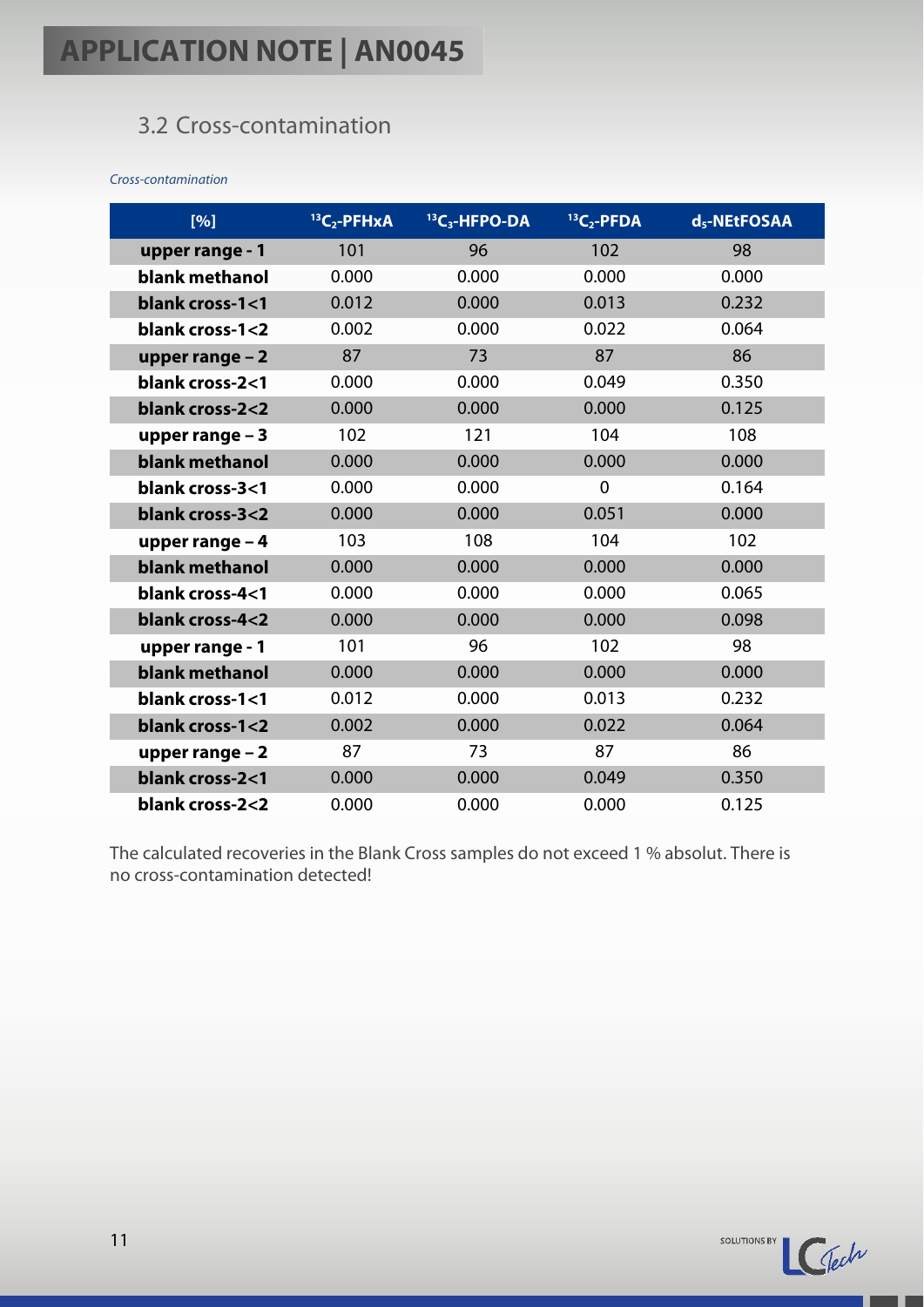### <span id="page-11-0"></span>3.3 Lower final volumes for lower LOQ (optional)



#### *Figure 3) Linearity test – final volume (n=6 per level)*

The recoveries shown in figure 3 are within the acceptance criteria 70 % to 130 % according to US-EPA 537.1 for the first three levels. Down to 250 µL final volume is easy possible with high precision and high recoveries of the analytes.

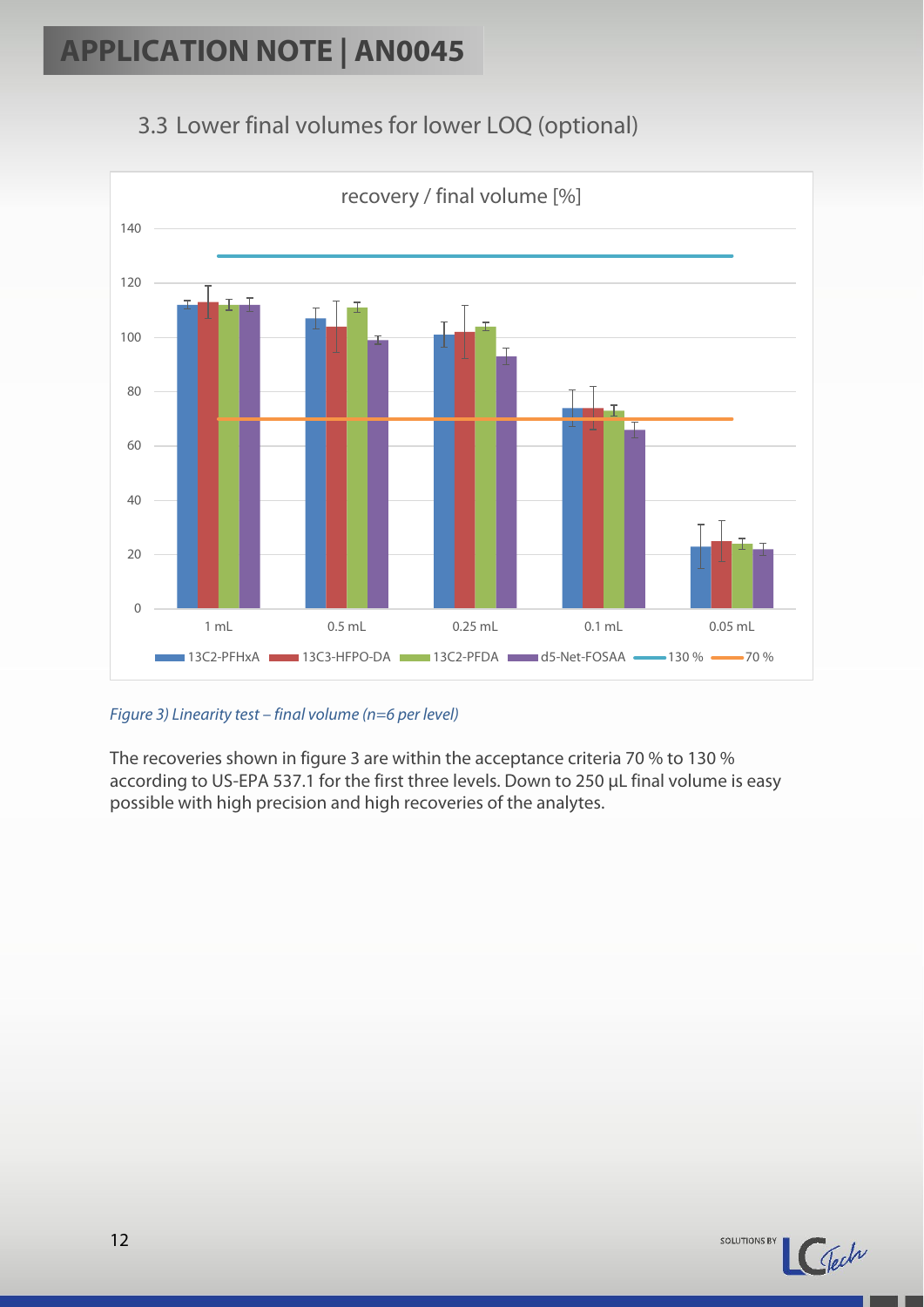### <span id="page-12-0"></span>3.4 Residual water in sample

|                   | 1 programm<br>"short" | to near<br>dryness |
|-------------------|-----------------------|--------------------|
| 0 mL water        | 100                   | 104                |
| 0 mL water (2)    | 101                   | 106                |
| 0.1 mL water      | 99                    | 105                |
| 0.1 mL water (2)  | 96                    | 107                |
| 0.25 mL water     | 87                    | 100                |
| 0.25 mL water (2) | 88                    | 99                 |
| 0.5 mL water      | 80                    | 100                |
| 0.5 mL water (2)  | 78                    | 97                 |
| 1 mL water        | 53                    | 101                |
| 1 mL water $(2)$  | 55                    | 99                 |
| 2 mL water        | 38                    | 78                 |
| 2 mL water $(2)$  | 39                    | 78                 |
| 3 mL water        | 29                    | 58                 |
| 3 mL water $(2)$  | 34                    | 57                 |
| 4 mL water        | 25                    | 44                 |
| 4 mL water (2)    | 24                    | 44                 |

#### *Figure 4) Effect of higher volumes of residual water on the signal intensity*

Note: The residual volume of 2 and 4 mL water in the sample with only one additional program "short" via D-EVA has been higher than 1 mL. Running several times program "short" still left a residual volume of ca. 1 mL for the 4 mL test.

Evaporating the samples containing different amounts of water is showing a significant effect on the measurement uncertainty. Figure 4 shows, that the standard program of the D-EVA can easily handle up to 0.5 mL of water after the clean-up. Higher amounts of water in the sample needs additional runs of program "short" of the D-EVA, or a longer program "methanol", adding the expected amount of water into the reference tube. Figure 4 shows, that with the additional runs the D-EVA can handle up to 2 mL of water. The next diagrams are showing the corresponding recoveries to the different amounts of water.

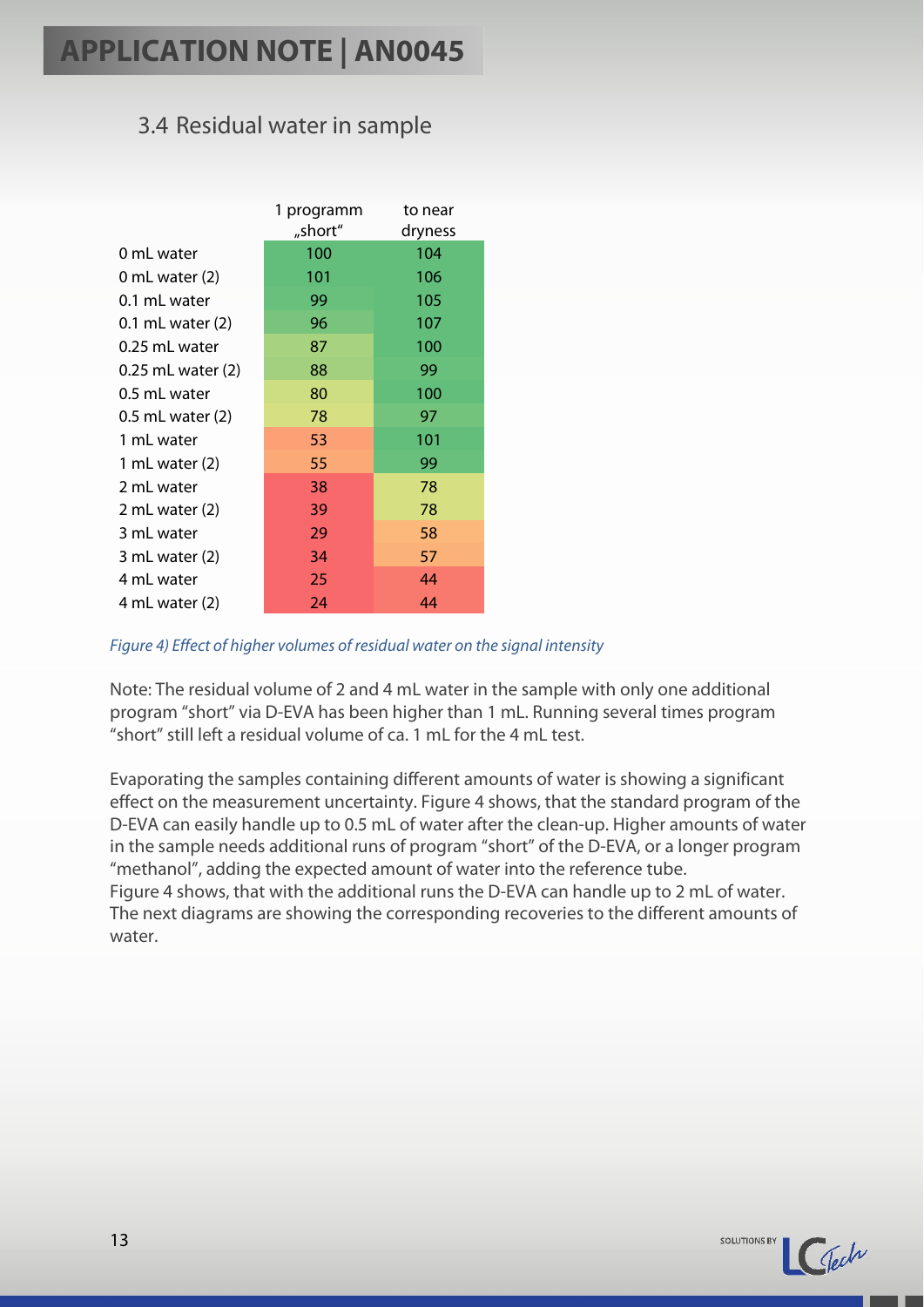

*Figure 5) Robustness against residual water in sample, with only 1 program "short"*



*Figure 6) Robustness against residual water in sample, with program "short" to dryness(n=2)*

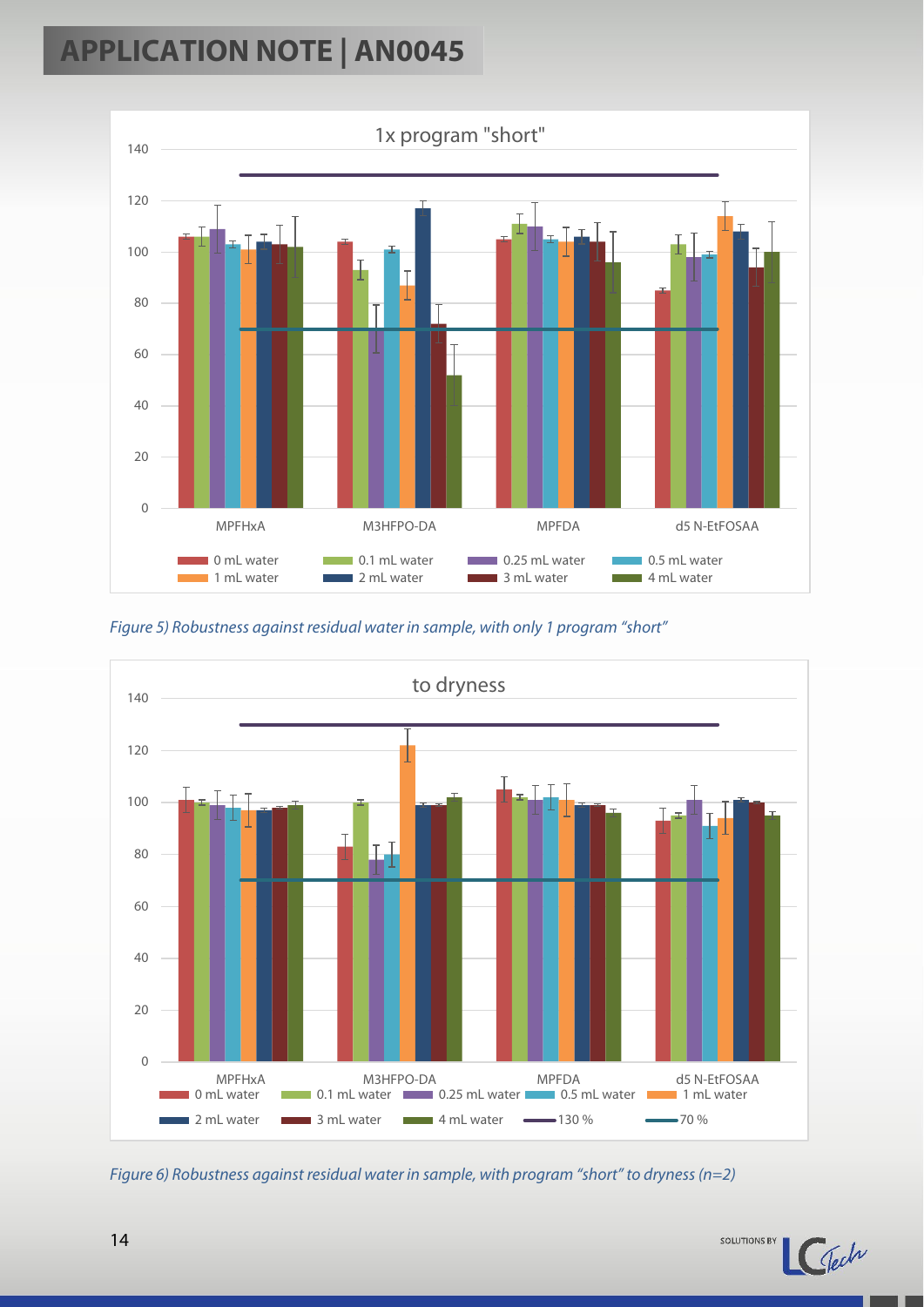Running the samples with different amounts of water with the standard program of the D-EVA, 1x "methanol" + 1x "short" is showing a greater uncertainty for the recoveries than evaporating to nearly dryness with additional program "short". Comparing the most difficult analyte M<sub>3</sub>HFPO-DA because of its low intensity on the UHPLC-MS/MS, shows that the recoveries are spreaded over a range of 50 – 120 %.

The standard method of the D-EVA can easily handle an amount of 0.25 mL of water after the Clean-Up. If there is water expected in the sample, this amount of water can be added to the reference tube for a longer "methanol"-method, to reduce the amount of programs "short" and to safe time.

Evaporating to near dryness via additional programs "short" improves the recoveries to 75 – 120 % within the acceptance criteria of the EPA537.1! The D-EVA can handle 25 % water in 8 mL methanol

<span id="page-14-0"></span>

|                                                | N <sub>2</sub>    | <b>D-EVA</b>               |
|------------------------------------------------|-------------------|----------------------------|
| Speed + optional 11 min                        | 130 min           | 77 min                     |
| <b>Recoveries</b>                              | 82-116%           | 89-105 %                   |
| <b>Cross-contamination</b>                     | Not tested        | Not detected               |
| Tolerance against residual water               | Not tested        | 25% water in the<br>sample |
| No rinsing necessary to transfer<br>in GC vial | Not possible      | No rinsing needed          |
| <b>Throughput</b>                              | $6 - 18$ parallel | 23 parallel                |
| <b>Supervision</b>                             | Yes               | <b>No</b>                  |
| <b>Lower LOQ</b>                               | Not tested        | Factor 4 lower LOQ         |

### 4. Conclusions

LCTech D-EVA is a brilliant solution for fast, parallel and reproducible evaporation of PFAS samples without any cross-contamination. The system concentrates samples with vacuum and energy supply via infrared light to a low volume and prevents evaporation to dryness due to a special LCTech sensor. There are no aerosols due to the centrifugal force, so no rinsing is necessary and the volume of the final sample is only 500 µL instead of 1 mL, resulting in a better signal/noise at the HPLC-system.

The sensor allows the system to stop automatically at the defined volume, as described in this application note. The subsequent transfer into the insert of a GC vial is easy to handle.

If needed the D-EVA shows a great robustness against unwanted residual water in the sample. The repetition of program "short" after the intial evaporation program, has no negative impact on analyte recovery but improves analytical sensitivity by a smaller volume error and corresponding correction by internal standards.

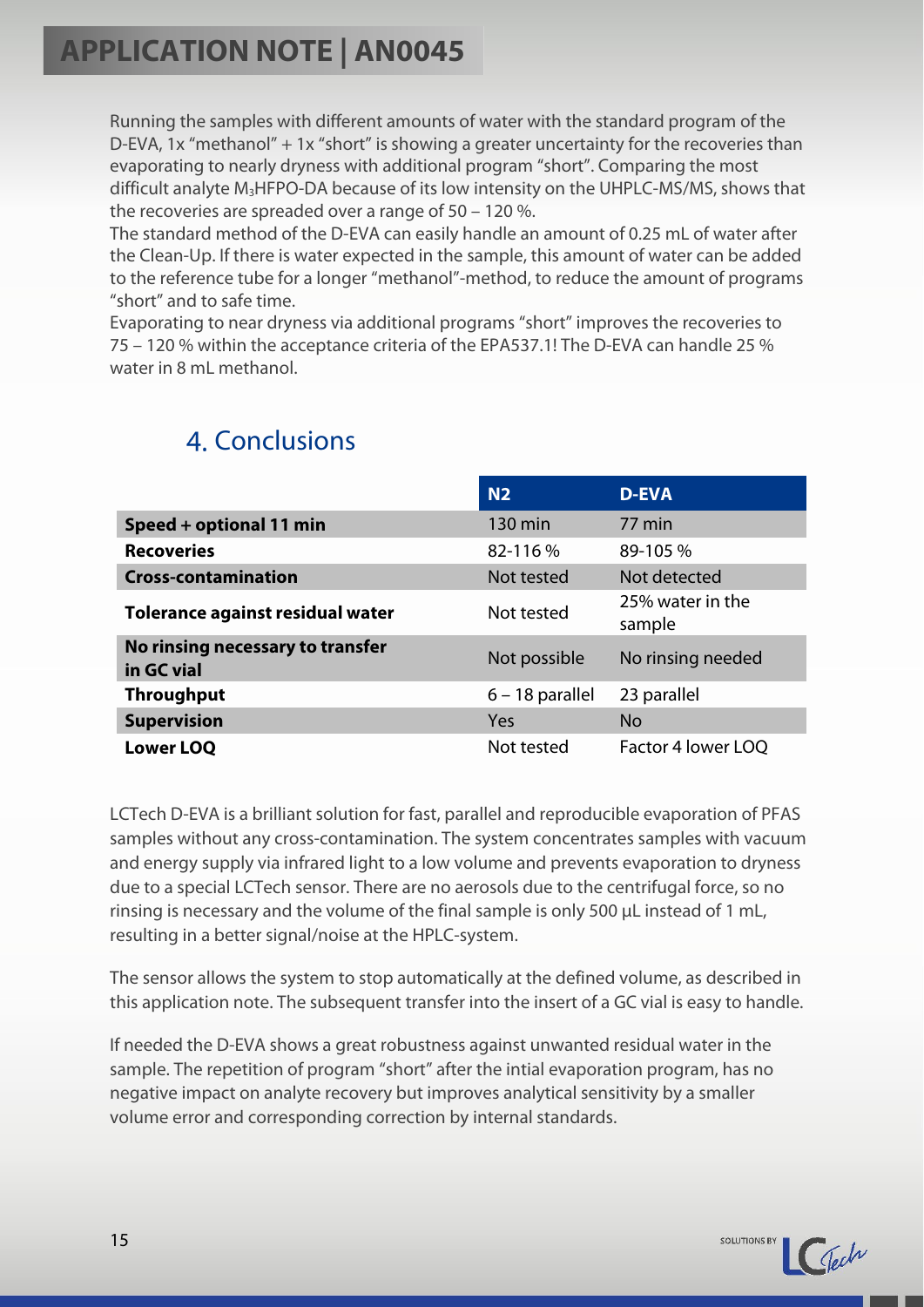### 5. Appendix

### <span id="page-15-1"></span><span id="page-15-0"></span>5.1.Results efficiency and robustness (SUR, IS)

#### *Results efficiency and robustness (SUR, IS)*

| Day 1:                              | $13C_{2}$<br><b>PFHxA</b> | $13C_3 -$<br><b>HFPO-</b><br>DA* | <b>IS</b><br>$13C_2 -$<br><b>PFOA</b> | $\overline{\mathsf{S}}$<br>$13C_4 -$<br><b>PFOS</b> | $13C_2 -$<br><b>PFDA</b> | <b>IS</b><br>$d_{3}$ -<br>NMe-<br><b>FOSAA</b> | $d_5$ . Net-<br><b>FOSAA</b> |
|-------------------------------------|---------------------------|----------------------------------|---------------------------------------|-----------------------------------------------------|--------------------------|------------------------------------------------|------------------------------|
| Midrange IS4+SS4/500                | 100                       | 100                              | 100                                   | 100                                                 | 100                      | 100                                            | 100                          |
| Midrange in resolving+IS<br>4SS+495 | 108                       | 112                              | 99                                    | 98                                                  | 100                      | 103                                            | 105                          |
| Upper range 40SS+4IS                | 100                       | 100                              | 100                                   | 100                                                 | 100                      | 100                                            | 100                          |
| Midrange N2-1                       | 109                       | 82                               | 104                                   | 97                                                  | 104                      | 99                                             | 116                          |
| Midrange N2-2                       | 103                       | 92                               | 101                                   | 97                                                  | 98                       | 101                                            | 101                          |
| Midrange Methanol-8 mL-1            | 100                       | 72                               | 103                                   | 96                                                  | 101                      | 101                                            | 102                          |
| Midrange Methanol-8 mL-2            | 96                        | 98                               | 106                                   | 97                                                  | 96                       | 97                                             | 96                           |
| Midrange Methanol 2-1               | 101                       | 76                               | 105                                   | 96                                                  | 101                      | 99                                             | 103                          |
| <b>Midrange Methanol 2-2</b>        | 95                        | 75                               | 100                                   | 102                                                 | 95                       | 98                                             | 100                          |
| Midrange Methanol 2-3               | 93                        | 74                               | 106                                   | 99                                                  | 102                      | 96                                             | 96                           |
| Midrange Methanol 2-4               | 100                       | 83                               | 105                                   | 98                                                  | 101                      | 97                                             | 103                          |
| Midrange Methanol 2-5               | 101                       | 66                               | 101                                   | 97                                                  | 102                      | 102                                            | 104                          |
| Midrange Methanol 2-6               | 102                       | 88                               | 98                                    | 98                                                  | 99                       | 105                                            | 94                           |
| Midrange Methanol 2-7               | 104                       | 61                               | 101                                   | 101                                                 | 112                      | 98                                             | 102                          |
| Midrange Methanol 2-8               | 94                        | 83                               | 103                                   | 99                                                  | 94                       | 98                                             | 96                           |
| Upper range Methanol 2-1            | 101                       | 96                               | 97                                    | 99                                                  | 102                      | 104                                            | 98                           |
| Upper range Methanol 2-2            | 87                        | 73                               | 99                                    | 101                                                 | 87                       | 100                                            | 86                           |

\*) small areas for this analyte increases the uncertainty

\*\*) outlier (Grubbs' Test)

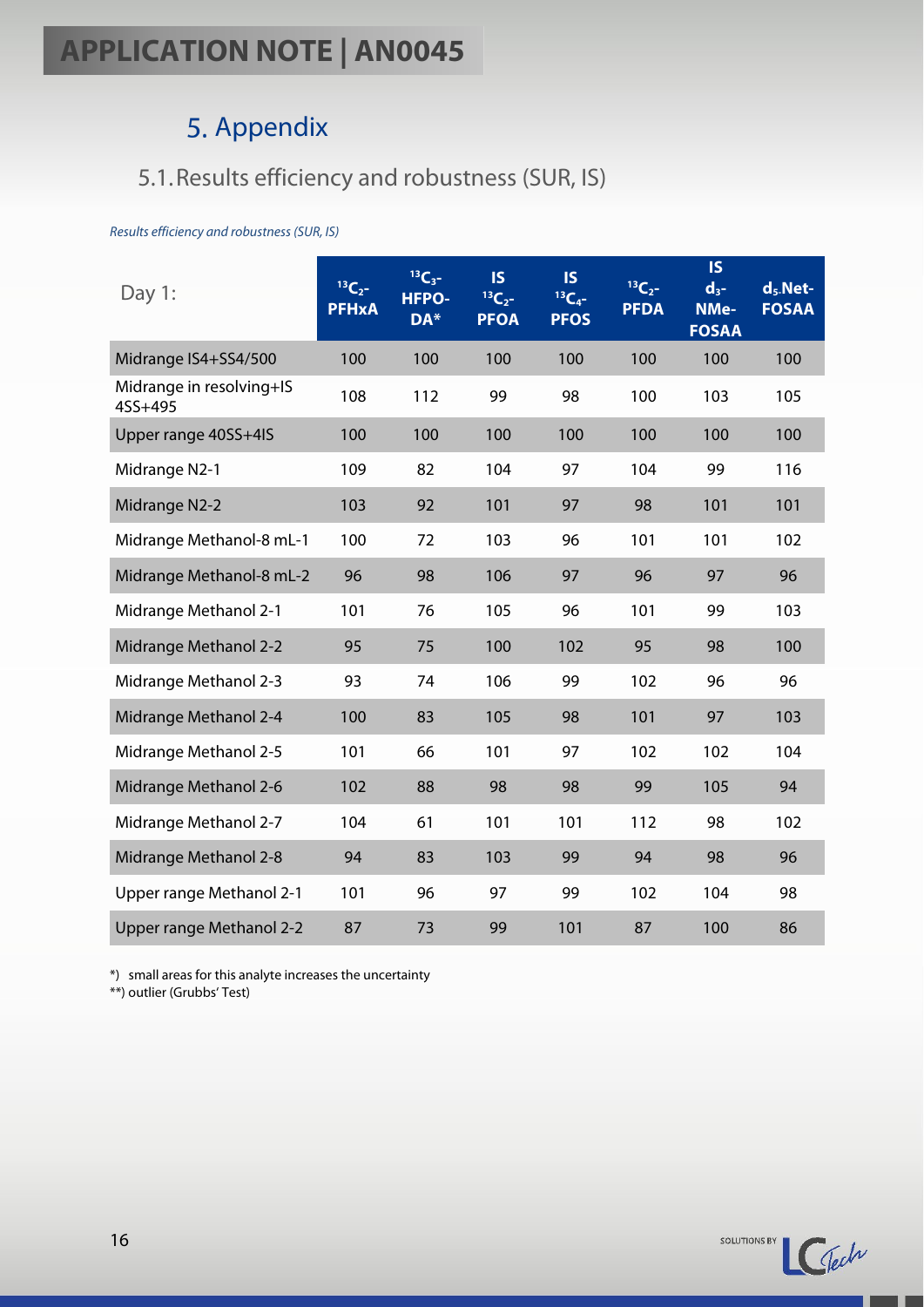| Day 2:                   | 13C2-<br><b>PFHxA</b> | 13C3-<br>HFPO-<br>DA* | <b>IS</b><br>13C2-<br><b>PFOA</b> | <b>IS</b><br>13C4-<br><b>PFOS</b> | 13C2-<br><b>PFDA</b> | <b>IS</b><br>d3-NMe-<br><b>FOSAA</b> | d5-Net-<br><b>FOSAA</b> |
|--------------------------|-----------------------|-----------------------|-----------------------------------|-----------------------------------|----------------------|--------------------------------------|-------------------------|
| <b>Blank</b><br>methanol | $\mathbf 0$           | $\mathbf 0$           | $\mathbf 0$                       | $\mathbf{0}$                      | $\mathbf 0$          | $\mathbf 0$                          | $\mathbf 0$             |
| <b>Blank1</b>            | $\mathbf 0$           | $\mathbf 0$           | 98                                | 106                               | $\mathbf 0$          | 96                                   | 1                       |
| <b>Blank 2</b>           | $\mathbf 0$           | $\boldsymbol{0}$      | 104                               | 97                                | $\mathbf 0$          | 99                                   | 1                       |
| Low range 1              | 126                   | 94                    | 103                               | 95                                | 127                  | 102                                  | 123                     |
| Low range 2              | 119                   | 168                   | 103                               | 95                                | 119                  | 102                                  | 141                     |
| <b>Midrange 1</b>        | 116                   | $143***$              | 96                                | 109                               | 123                  | 94                                   | $134***$                |
| <b>Midrange 2</b>        | 119                   | $129**$               | 101                               | 102                               | 125                  | 97                                   | 117                     |
| <b>Midrange 3</b>        | 120                   | 112                   | 97                                | 98                                | 125                  | 105                                  | 116                     |
| <b>Midrange 4</b>        | 120                   | 106                   | 103                               | 103                               | 124                  | 94                                   | 120                     |
| <b>Midrange 5</b>        | 112                   | 116                   | 97                                | 98                                | 119                  | 106                                  | 112                     |
| <b>Upper range 1</b>     | 102                   | 121                   | 101                               | 100                               | 104                  | 100                                  | 108                     |
| <b>Upper range 2</b>     | 103                   | 108                   | 101                               | 100                               | 104                  | 100                                  | 102                     |

*Results efficiency and robustness (SUR, IS) (no further results for the N2 -evaporation and solvent):* 

\*) small areas for this analyte increases the uncertainty

\*\*) outlier (Grubbs' Test)

*Results efficiency and robustness (SUR, IS) (no further results for the N2-Evaporation and solvent):*

| Day $3:$          | $^{13}C_{2}$ -<br><b>PFH<sub>x</sub></b><br>A | $^{13}C_{3}$ -<br><b>HFPO-</b><br><b>DA</b> | <b>IS</b><br>$13C_{2}$<br><b>PFOA</b> | <b>IS</b><br>${}^{13}C_{2}$ -<br><b>PFOA</b> | $^{13}C_{2}$ -<br><b>PFDA</b> | <b>IS</b><br>d <sub>3</sub> -NMeFOSAA | $d_{5}$ -<br><b>NEtFOSAA</b> |
|-------------------|-----------------------------------------------|---------------------------------------------|---------------------------------------|----------------------------------------------|-------------------------------|---------------------------------------|------------------------------|
| <b>Blank1</b>     | $\Omega$                                      | $\overline{0}$                              | 98                                    | 105                                          | $\mathbf 0$                   | 97                                    | 0.3                          |
| <b>Blank 2</b>    | $\mathbf 0$                                   | $\mathbf 0$                                 | 101                                   | 100                                          | $\mathbf 0$                   | 98                                    | 0                            |
| <b>Midrange 1</b> | 102                                           | 103                                         | 104                                   | 103                                          | 99                            | 94                                    | 95                           |
| <b>Midrange 2</b> | 102                                           | 77                                          | 103                                   | 100                                          | 101                           | 100                                   | 94                           |
| <b>Midrange 3</b> | 101                                           | 90                                          | 100                                   | 97                                           | 91                            | 103                                   | 92                           |
| <b>Midrange 4</b> | 105                                           | 108                                         | 105                                   | 105                                          | 98                            | 108                                   | 91                           |
| <b>Midrange 5</b> | 104                                           | 96                                          | 103                                   | 100                                          | 98                            | 107                                   | 95                           |
| Midrange 6        | 104                                           | 101                                         | 109                                   | 108                                          | 102                           | 107                                   | 95                           |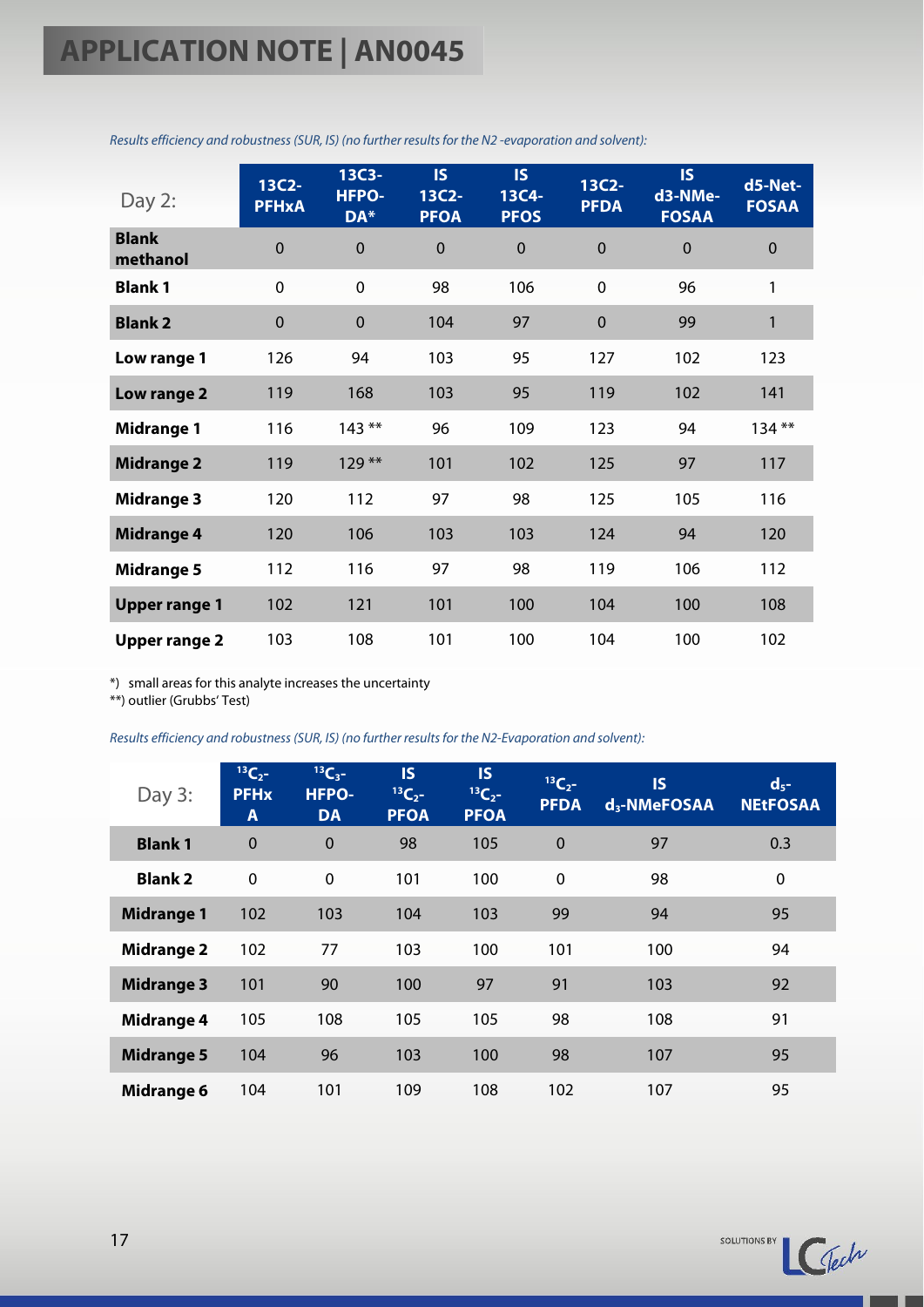### <span id="page-17-0"></span>5.2 Results efficiency and robustness (PDS)

|                                                                                |     | N <sub>2</sub>          |     |                |     |     |     |     | <b>D-EVA</b> |     |     |     |     |     |
|--------------------------------------------------------------------------------|-----|-------------------------|-----|----------------|-----|-----|-----|-----|--------------|-----|-----|-----|-----|-----|
| <b>Analytes</b>                                                                | 1   | $\overline{\mathbf{2}}$ | 1   | $\overline{2}$ | 3   | 4   | 5   | 6   | 7            | 8   | 9   | 10  | 11  | 12  |
| <b>M3HFPO-DA</b>                                                               | 105 | 106                     | 105 | 103            | 105 | 109 | 106 | 108 | 110          | 109 | 110 | 103 | 108 | 108 |
| Perfluoroheptanoic acid PFHpA                                                  | 104 | 105                     | 110 | 106            | 107 | 114 | 102 | 105 | 110          | 109 | 112 | 106 | 105 | 105 |
| potassium perfluorooctane-<br>sulfonate branched PFHxSK                        | 100 | 104                     | 102 | 103            | 103 | 106 | 103 | 103 | 104          | 109 | 106 | 103 | 104 | 104 |
| Perfluorohexyl sulfonic acid<br><b>PFHxS</b>                                   | 103 | 108                     | 106 | 104            | 105 | 110 | 105 | 106 | 107          | 109 | 109 | 104 | 106 | 69  |
| 4,8-dioxa-3H-perfluorononanoic<br>acid ADONA                                   | 103 | 104                     | 108 | 106            | 107 | 111 | 105 | 107 | 107          | 111 | 113 | 104 | 106 | 107 |
| Perfluorooctanoic acid PFOA                                                    | 118 | 107                     | 96  | 96             | 99  | 101 | 94  | 95  | 102          | 104 | 100 | 92  | 104 | 100 |
| Perfluoro-n-(1,2 13C2) octanoic<br>aicd M2PFOA                                 | 104 | 107                     | 106 | 106            | 107 | 112 | 104 | 108 | 107          | 110 | 109 | 107 | 106 | 104 |
| Perfluorononanoic acid PFNA                                                    | 104 | 108                     | 105 | 104            | 109 | 110 | 107 | 109 | 109          | 113 | 105 | 103 | 103 | 106 |
| Perfluorooctyl sulfonic acid<br><b>PFOS</b>                                    | 102 | 106                     | 103 | 103            | 106 | 108 | 103 | 107 | 107          | 108 | 106 | 99  | 101 | 104 |
| Perfluorooctyl sulfonic acid<br><b>branched PFOSK</b>                          | 99  | 102                     | 102 | 94             | 93  | 102 | 101 | 100 | 101          | 98  | 103 | 95  | 97  | 95  |
| potassium 9-chlorohexa-<br>decafluoro-3-oxanonane-<br>1-sulfonate 9CI-PF3      | 114 | 102                     | 96  | 93             | 101 | 99  | 94  | 98  | 103          | 101 | 96  | 93  | 95  | 107 |
| Sodium perfluoro-1-(1,2,3,4-<br>13C4) octanesulfonate MPFOS                    | 105 | 106                     | 104 | 100            | 106 | 108 | 104 | 105 | 103          | 108 | 108 | 102 | 102 | 104 |
| Perfluoro-n-(1,2-13C2)-decanoic<br>acid MPFDA                                  | 104 | 105                     | 105 | 108            | 105 | 109 | 103 | 103 | 102          | 109 | 106 | 101 | 104 | 106 |
| Perfluorundecansaeure PFUdA                                                    | 98  | 106                     | 94  | 90             | 96  | 100 | 100 | 99  | 102          | 105 | 100 | 100 | 92  | 95  |
| N-methylperfluoro-1-<br>octanesulfonamidoacetic acid<br><b>N-MeFOSAA</b>       | 104 | 107                     | 106 | 105            | 107 | 112 | 103 | 107 | 107          | 110 | 109 | 106 | 106 | 70  |
| N-ethylperfluoro-1-<br>octanesulfonamidoacetic acid<br><b>N-EtFOSAA linear</b> | 100 | 109                     | 103 | 94             | 102 | 104 | 96  | 99  | 103          | 110 | 107 | 99  | 84  | 102 |
| Perfluorododecanoic acid<br><b>PFDoA</b>                                       | 104 | 111                     | 100 | 103            | 102 | 108 | 97  | 101 | 102          | 103 | 101 | 95  | 93  | 90  |
| d5 N-EtFOSAA                                                                   | 101 | 113                     | 102 | 106            | 104 | 109 | 100 | 103 | 103          | 84  | 102 | 82  | 95  | 99  |
| <b>PFTeDA</b>                                                                  | 143 | 204                     | 73  | 108            | 125 | 112 | 109 | 56  | 65           | 67  | 168 | 83  | 61  | 64  |
| Perfluorbutanoic acid PFBA                                                     | 104 | 108                     | 104 | 104            | 105 | 110 | 107 | 104 | 106          | 108 | 113 | 104 | 106 | 107 |
| Perfluoro-1-nonanesulfonic acid<br><b>PFNS</b>                                 | 102 | 115                     | 129 | 126            | 125 | 127 | 127 | 127 | 124          | 125 | 129 | 128 | 116 | 121 |
| Perfluoro-1-heptanesulfonic<br>acid PFHpS                                      | 103 | 117                     | 125 | 124            | 127 | 125 | 126 | 130 | 126          | 124 | 126 | 122 | 112 | 122 |
| Perfluoro-1-decanesulfonic acid<br><b>PFDS</b>                                 | 104 | 119                     | 127 | 125            | 121 | 128 | 133 | 128 | 124          | 124 | 134 | 128 | 117 | 124 |
| Perfluorobutyl sulfonic acid<br><b>PFBS</b>                                    | 106 | 119                     | 128 | 128            | 131 | 128 | 130 | 133 | 125          | 123 | 131 | 129 | 121 | 125 |
| Perfluorohexanoic acid PFHxA                                                   | 100 | 110                     | 100 | 99             | 120 | 113 | 94  | 114 | 110          | 104 | 111 | 103 | 109 | 111 |
| Perfluoro-n-(1,2-13C2) hexanoic<br>acid MPFHxA                                 | 118 | 111                     | 88  | 97             | 88  | 93  | 86  | 93  | 91           | 95  | 94  | 93  | 97  | 97  |

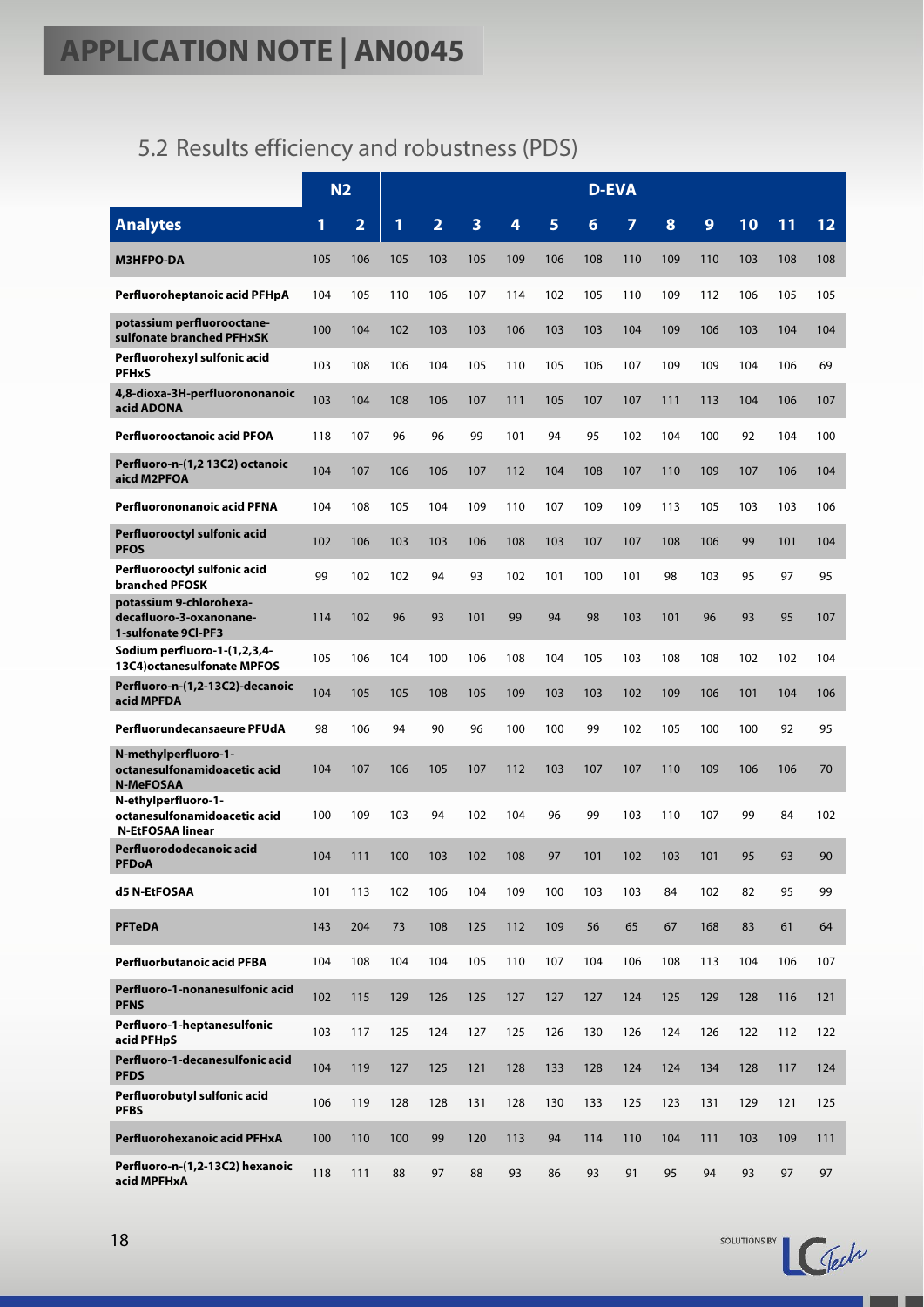### <span id="page-18-0"></span>5.3 Lower final volumes

| <b>Final</b><br>volume | $13C_{2}$<br><b>PFHxA</b> | $13C_3 -$<br><b>HFPO-</b><br><b>DA</b> | <b>IS</b><br>${}^{13}C_{2}$ -<br><b>PFOA</b> | <b>IS</b><br>$13C_{2}$ -<br><b>PFOA</b> | $13C_{2}$<br><b>PFDA</b> | <b>IS</b><br>$d_3$ -NMe-<br><b>FOSAA</b> | $d_5$ -Net-<br><b>FOSAA</b> |
|------------------------|---------------------------|----------------------------------------|----------------------------------------------|-----------------------------------------|--------------------------|------------------------------------------|-----------------------------|
| 1 mL 1                 | 110                       | 107                                    | 107                                          | 96                                      | 110                      | 97                                       | 118                         |
| 1 mL 2                 | 113                       | 119                                    | 103                                          | 101                                     | 113                      | 96                                       | 106                         |
| $0.5$ mL 1             | 102                       | 92                                     | 101                                          | 99                                      | 110                      | 100                                      | 102                         |
| $0.5$ mL $2$           | 109                       | 97                                     | 104                                          | 99                                      | 111                      | 97                                       | 102                         |
| 0.5 mL 3               | 114                       | 113                                    | 99                                           | 103                                     | 116                      | 98                                       | 101                         |
| $0.5$ mL 4             | 105                       | 95                                     | 100                                          | 101                                     | 115                      | 100                                      | 92                          |
| 0.5 mL 5               | 105                       | 108                                    | 104                                          | 102                                     | 106                      | 94                                       | 99                          |
| 0.5 mL 6               | 106                       | 117                                    | 102                                          | 100                                     | 110                      | 98                                       | 99                          |
| $0.25$ mL 1            | 99                        | 90                                     | 102                                          | 101                                     | 102                      | 97                                       | 94                          |
| $0.25$ mL 2            | 105                       | 104                                    | 102                                          | 105                                     | 108                      | 93                                       | 98                          |
| 0.25 mL 3              | 98                        | 98                                     | 101                                          | 98                                      | 98                       | 101                                      | 88                          |
| $0.25$ mL 4            | 109                       | 116                                    | 104                                          | 99                                      | 109                      | 96                                       | 93                          |
| 0.25 mL 5              | 96                        | 113                                    | 99                                           | 103                                     | 102                      | 98                                       | 90                          |
| 0.25 mL 6              | 98                        | 92                                     | 102                                          | 96                                      | 103                      | 102                                      | 92                          |
| 0.1 mL 1               | 85                        | 79                                     | 99                                           | 98                                      | 84                       | 102                                      | 74                          |
| $0.1$ mL $2$           | 70                        | 63                                     | 104                                          | 96                                      | 73                       | 100                                      | 64                          |
| 0.1 mL 3               | 66                        | 67                                     | 103                                          | 95                                      | 64                       | 102                                      | 60                          |
| $0.1$ mL 4             | 71                        | 77                                     | 99                                           | 95                                      | 72                       | 106                                      | 63                          |
| 0.1 mL 5               | 80                        | 87                                     | 103                                          | 102                                     | 80                       | 95                                       | 74                          |
| $0.1$ mL $6$           | 69                        | 72                                     | 103                                          | 93                                      | 65                       | 104                                      | 60                          |
| $0.05$ mL 1            | 21                        | 23                                     | 106                                          | 98                                      | 21                       | 96                                       | 20                          |
| $0.05$ mL 2            | 19                        | 21                                     | 105                                          | 92                                      | 21                       | 103                                      | 18                          |
| 0.05 mL 3              | 22                        | 22                                     | 102                                          | 92                                      | 23                       | 106                                      | 20                          |
| $0.05$ mL 4            | 41                        | 41                                     | 104                                          | 96                                      | 40                       | 100                                      | 36                          |
| 0.05 mL 5              | 19                        | 22                                     | 100                                          | 95                                      | 20                       | 105                                      | 18                          |
| 0.05 mL 6              | 17                        | 18                                     | 105                                          | 97                                      | 18                       | 98                                       | 17                          |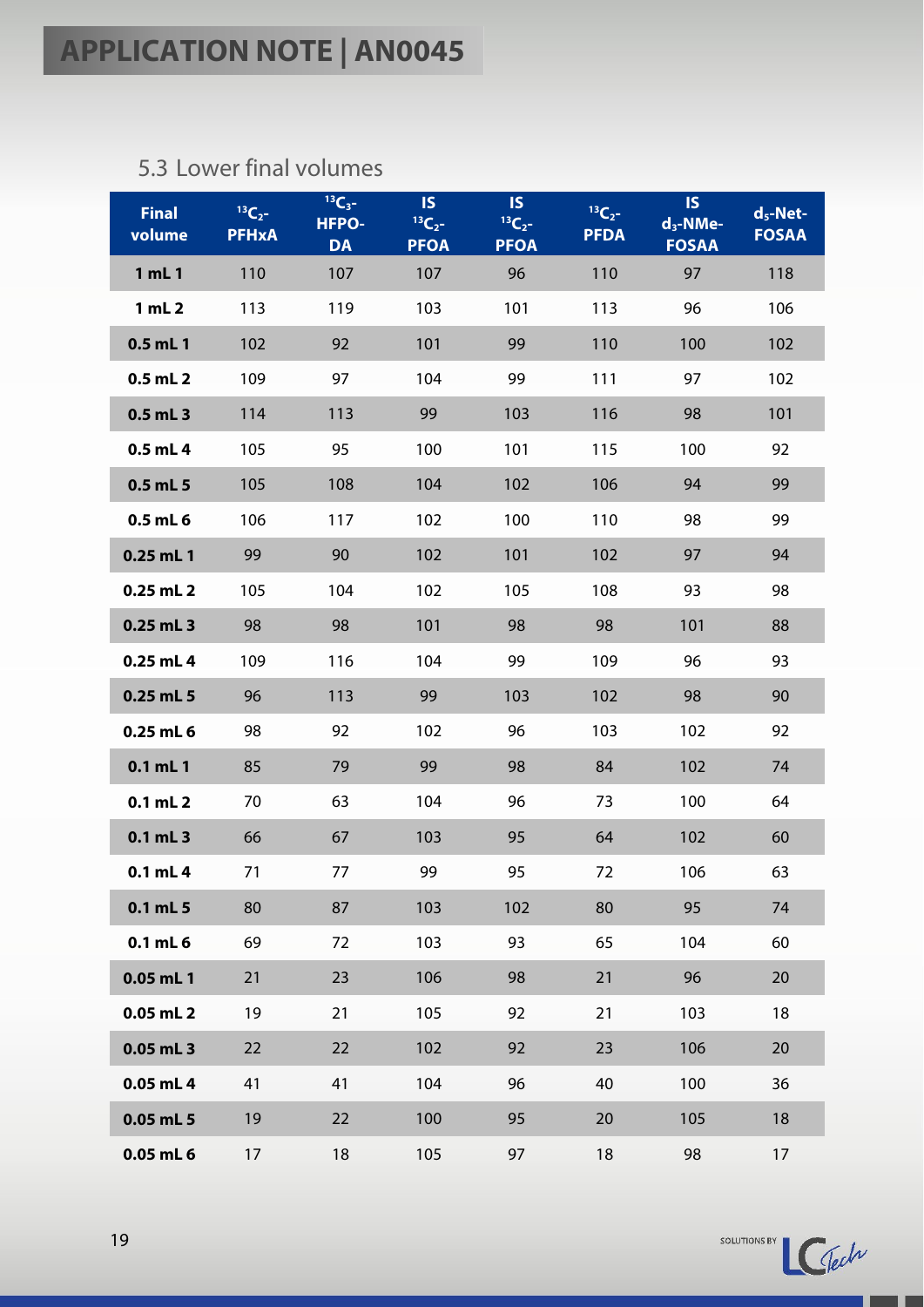| "methanol"<br>+1 program<br>"short" | $13C_{2}$<br><b>PFHx</b><br>Α | $13C_3 -$<br><b>HFPO</b><br><b>DA</b> | <b>IS</b><br>${}^{13}C_{2}$ -<br><b>PFOA</b> | <b>IS</b><br>$13C_{2}$<br><b>PFOA</b> | $\mathbb{B}$ C <sub>27</sub><br><b>PFDA</b> | <b>IS</b><br>$d_3$ -NMe-<br><b>FOSAA</b> | $d$ <sub>5</sub> -Net-<br><b>FOSAA</b> |
|-------------------------------------|-------------------------------|---------------------------------------|----------------------------------------------|---------------------------------------|---------------------------------------------|------------------------------------------|----------------------------------------|
| 0 mL water                          | 105                           | 107                                   | 104                                          | 102                                   | 106                                         | 94                                       | 83                                     |
| 0 mL water $(2)$                    | 106                           | 101                                   | 101                                          | 97                                    | 105                                         | 102                                      | 87                                     |
| 0.1 mL water                        | 102                           | 90                                    | 100                                          | 99                                    | 112                                         | 101                                      | 93                                     |
| 0.1 mL water (2)                    | 109                           | 96                                    | 105                                          | 96                                    | 110                                         | 100                                      | 113                                    |
| 0.25 mL water                       | 108                           | 59                                    | 102                                          | 93                                    | 111                                         | 105                                      | 98                                     |
| 0.25 mL water (2)                   | 109                           | 82                                    | 103                                          | 98                                    | 109                                         | 99                                       | 97                                     |
| 0.5 mL water                        | 101                           | 92                                    | 102                                          | 101                                   | 104                                         | 97                                       | 93                                     |
| 0.5 mL water (2)                    | 105                           | 109                                   | 101                                          | 99                                    | 106                                         | 100                                      | 105                                    |
| 1 mL water                          | 100                           | 90                                    | 100                                          | 99                                    | 100                                         | 101                                      | 111                                    |
| 1 mL water (2)                      | 103                           | 85                                    | 96                                           | 94                                    | 108                                         | 110                                      | 118                                    |
| 2 mL water                          | 103                           | 157                                   | 102                                          | 97                                    | 106                                         | 101                                      | 116                                    |
| $2$ mL water $(2)$                  | 104                           | 78                                    | 93                                           | 96                                    | 105                                         | 111                                      | 100                                    |
| 3 mL water                          | 110                           | 111                                   | 107                                          | 93                                    | 114                                         | 100                                      | 98                                     |
| 3 mL water (2)                      | 97                            | 32                                    | 94                                           | 98                                    | 95                                          | 107                                      | 89                                     |
| 4 mL water                          | 99                            | 79                                    | 96                                           | 94                                    | 98                                          | 110                                      | 118                                    |
| 4 mL water (2)                      | 105                           | 26                                    | 98                                           | 98                                    | 95                                          | 103                                      | 82                                     |

### <span id="page-19-0"></span>5.4 Residual water in sample

| "methanol"<br>to nearly<br>dryness | <b>BC2</b><br><b>PFHx</b><br>A | $13C_{3}$ -<br><b>HFPO</b><br><b>DA</b> | <b>IS</b><br>$13C_{2}$<br><b>PFOA</b> | <b>IS</b><br>$13C_2 -$<br><b>PFOA</b> | $^{13}C_{2}$ -<br><b>PFDA</b> | <b>IS</b><br>$d_{3}$ -NMe-<br><b>FOSAA</b> | $d_{5}$ -Net-<br><b>FOSAA</b> |
|------------------------------------|--------------------------------|-----------------------------------------|---------------------------------------|---------------------------------------|-------------------------------|--------------------------------------------|-------------------------------|
| 0 mL water                         | 102                            | 75                                      | 102                                   | 101                                   | 107                           | 97                                         | 96                            |
| 0 mL water $(2)$                   | 99                             | 92                                      | 99                                    | 99                                    | 102                           | 102                                        | 91                            |
| 0.1 mL water                       | 103                            | 100                                     | 102                                   | 93                                    | 105                           | 105                                        | 96                            |
| 0.1 mL water (2)                   | 97                             | 100                                     | 99                                    | 98                                    | 100                           | 102                                        | 95                            |
| 0.25 mL water                      | 98                             | 93                                      | 99                                    | 97                                    | 103                           | 104                                        | 105                           |
| 0.25 mL water (2)                  | 100                            | 63                                      | 100                                   | 95                                    | 99                            | 106                                        | 98                            |
| 0.5 mL water                       | 98                             | 57                                      | 97                                    | 92                                    | 101                           | 111                                        | 95                            |
| 0.5 mL water (2)                   | 98                             | 102                                     | 102                                   | 95                                    | 103                           | 104                                        | 88                            |
| 1 mL water                         | 92                             | 118                                     | 94                                    | 93                                    | 98                            | 113                                        | 91                            |
| 1 mL water (2)                     | 102                            | 125                                     | 96                                    | 98                                    | 104                           | 106                                        | 97                            |
| 2 mL water                         | 96                             | 113                                     | 96                                    | 101                                   | 98                            | 104                                        | 104                           |
| 2 mL water (2)                     | 97                             | 85                                      | 98                                    | 105                                   | 101                           | 97                                         | 98                            |
| 3 mL water                         | 96                             | 62                                      | 102                                   | 92                                    | 95                            | 106                                        | 96                            |
| 3 mL water (2)                     | 100                            | 136                                     | 106                                   | 90                                    | 104                           | 104                                        | 104                           |
| 4 mL water                         | 103                            | 93                                      | 92                                    | 98                                    | 97                            | 110                                        | 114                           |
| 4 mL water (2)                     | 95                             | 111                                     | 93                                    | 102                                   | 96                            | 105                                        | 77                            |

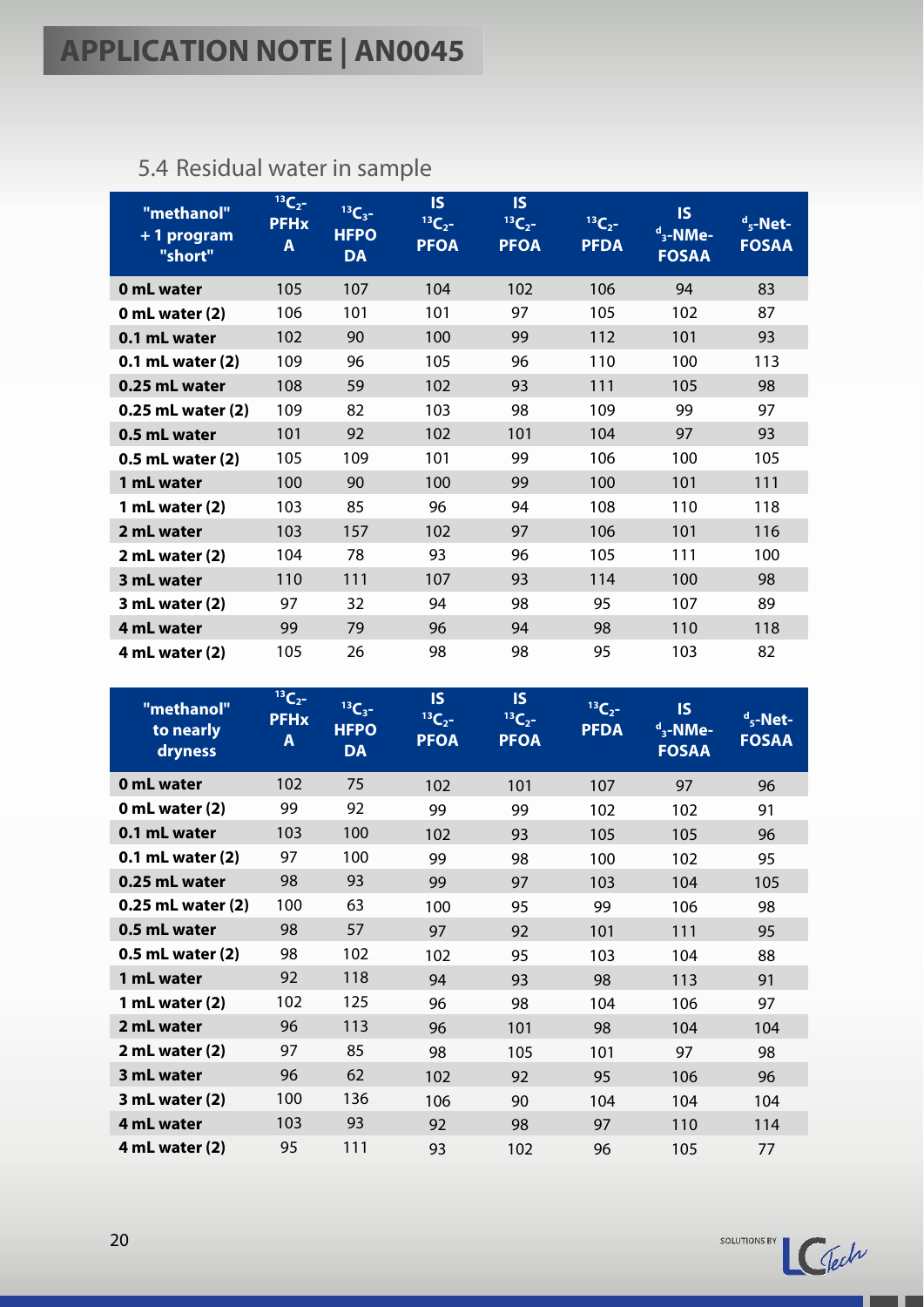### 6. General Accessories & Spare Parts

#### <span id="page-20-1"></span><span id="page-20-0"></span>6.1. D-EVA Vacuum Concentrator

<span id="page-20-2"></span>Rotational-Vacuum-Concentrator D-EVAporation P/N 16900

### 6.1.1. Rotor with 48 Positions

<span id="page-20-4"></span><span id="page-20-3"></span>

| 1. Fixed angle rotor, 48 positions | P/N | 16742    |
|------------------------------------|-----|----------|
| 2. Sensor for below mentioned vial | P/N | 16741    |
| 3. Centrifuge tube, GL14           | P/N | 15781    |
| 4. Screw cap GL 14                 | P/N | V0014-SL |
| 5. Seal for centrifuge tube GL 14  | P/N | V0014-D  |
| 6.1.2. Rotor with 24 Positions     |     |          |
| 1. Fixed angle Rotor, 24 positions | P/N | 16802    |
| 2. Sensor for below mentioned vial | P/N | 16738    |
| 3. Centrifuge tube, GPI 24-400     | P/N | 16452    |
| 4. Screw cap GPI 24-400            | P/N | V0024-SL |
| 5. Seal for centrifuge tube GPI 24 | P/N | V0025-D  |
| 6.1.3. Rotor with 12 Positions     |     |          |
| 1. Fixed angle Rotor, 12 positions | P/N | 16929    |
| 2. Sensor for below mentioned vial | P/N | 16755    |
| 3. Centrifuge tube, GL 32          | P/N | 16725    |
| 4. Screw Cap, GL 32                | P/N | 16754    |